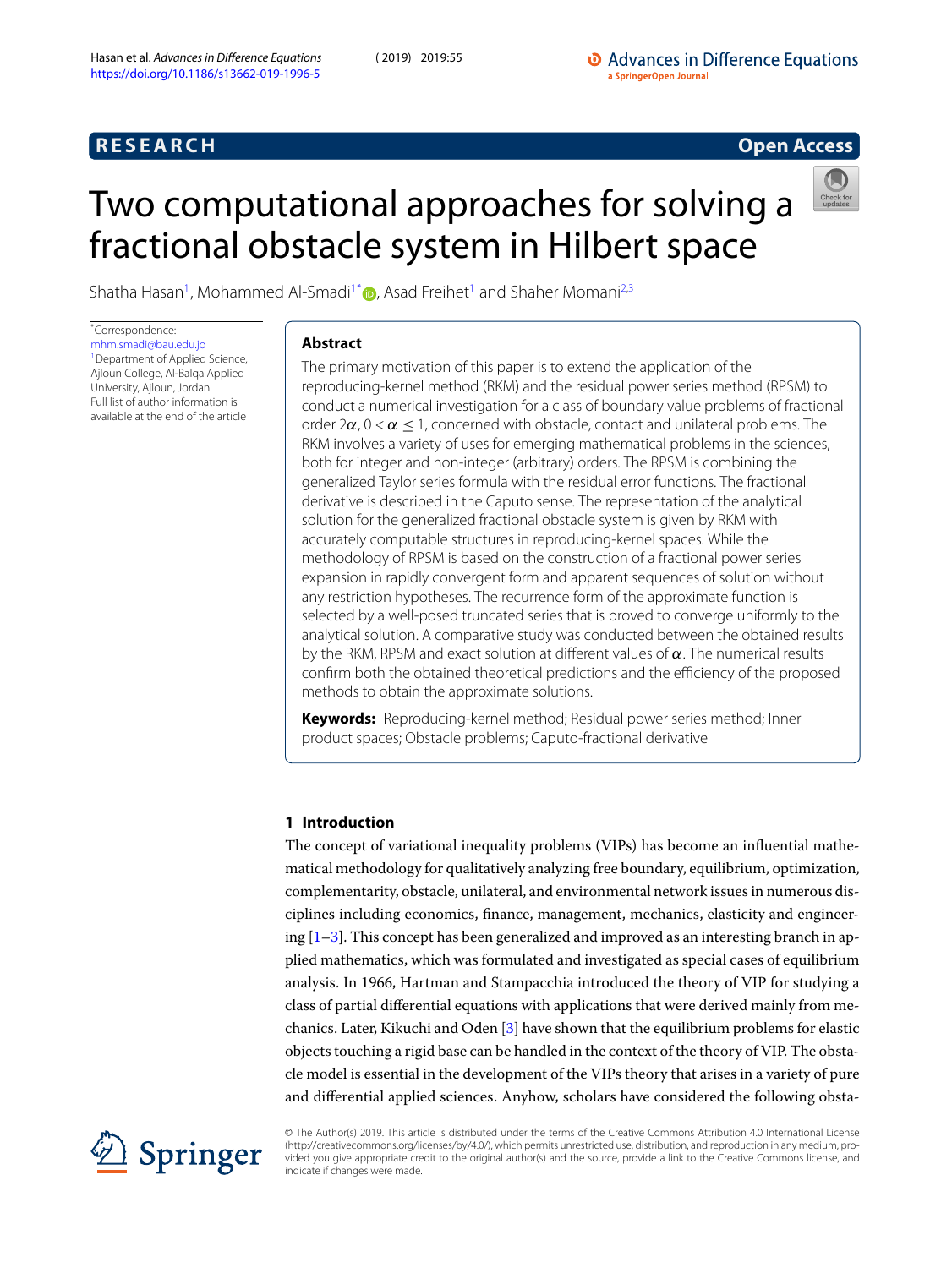cle system with second-order derivatives by utilizing other numerical methods, including finite difference, spline, and collocation methods [\[4](#page-15-5)[–7\]](#page-15-6):

<span id="page-1-1"></span><span id="page-1-0"></span>
$$
u''(x) = \begin{cases} f(x), & x \in [a, c] \cup [d, b], \\ g(x)u(x) + f(x) + r, & x \in [c, d], \end{cases}
$$
(1.1)

with boundary conditions

$$
u(a) = \mu_1, \qquad u(b) = \mu_2,\tag{1.2}
$$

and with the assumptions that the required solution  $u(x)$  for boundary value problems  $(BVPs)$  [\(1.1](#page-1-0))and ([1.2\)](#page-1-1) is unique smooth function and its first derivative satisfies the continuity conditions at internal points c and d. Moreover, the functions  $g(x)$  and  $f(x)$  are given analytical real-valued functions on  $[c, d]$  and on  $[a, b]$ , respectively, where  $a < c < d < b$ . The parameters  $\mu_1, \mu_2$  and r are real finite constants. These kinds of BVPs arise in the study of obstacle, moving, unilateral, and free BVPs that have many powerful applications in the field of mathematics  $[5-8]$  $[5-8]$ .

Many obstacle problems of integer order have been studied and solved using several numerical approaches such as variation of parameters, collocation, finite difference, spline and residual power series techniques. For instance, the collocation technique was applied in $[4]$  $[4]$  for solving the obstacle BVPs  $(1.1)$  $(1.1)$  and  $(1.2)$  utilizing B-cubic splines basis functions that yields approximate solution of first-order accuracy. Later, similar results were drawn toobstacle BVPs  $(1.1)$  and  $(1.2)$  utilizing finite difference and spline methods  $[4, 7]$  $[4, 7]$  $[4, 7]$  $[4, 7]$ . While the Numerov technique was modified and employed in solving the obstacle system by Al-Said and Noor[[9\]](#page-15-9). Further, the quadratic and cubic splines techniques were implemented and analyzed by Al-Said [\[8](#page-15-8)] to produce a smooth approximate solution of the obstacle BVPs $(1.1)$  $(1.1)$  and  $(1.2)$  $(1.2)$  over the domain  $[a, b]$ . Also, quartic-spline functions were presented to get some consistent relations that utilized in developing a numeric approach in finding smooth approximate solutions for the proposed obstacle system [\[10](#page-15-10)].

Furthermore, it is very difficult to achieve an analytic solution for obstacle BVPs([1.1](#page-1-0)) and([1.2\)](#page-1-1) for arbitrary choices of the functions  $f(x)$  and  $g(x)$ , so numerical methods are commonly resorted to for obtaining an approximate solution to such obstacles. For instance, the author in[[11\]](#page-15-11) applied a classical Rayleigh–Ritz method in solving special case ofobstacle BVPs  $(1.1)$  $(1.1)$  and  $(1.2)$  $(1.2)$  in the form

$$
u''(x) = \begin{cases} 0, & x \in [0, \frac{\pi}{4}], \\ u(x) - 1, & x \in [\frac{\pi}{4}, \frac{3\pi}{4}], \\ 0, & x \in [\frac{3\pi}{4}, \pi], \end{cases}
$$
(1.3)

in which  $f(x) = 0, g(x) = 1$ , the parameter  $r = -1$  and with the BCs  $u(0) = 0, u(\pi) = 0$ , whereas  $u^{(i)}(x)$ ,  $i = 0, 1$ , is continuous function at the internal points  $\frac{\pi}{4}$  and  $\frac{3\pi}{4}$ .

However, in the last few decades, fractional calculus has attracted the attention of many researchers for its considerable importance in many applications in fluid dynamics, viscoelasticity, physics, entropy theory and engineering. Therefore, many boundary differential equations and initial differential equations of integer order were generalized to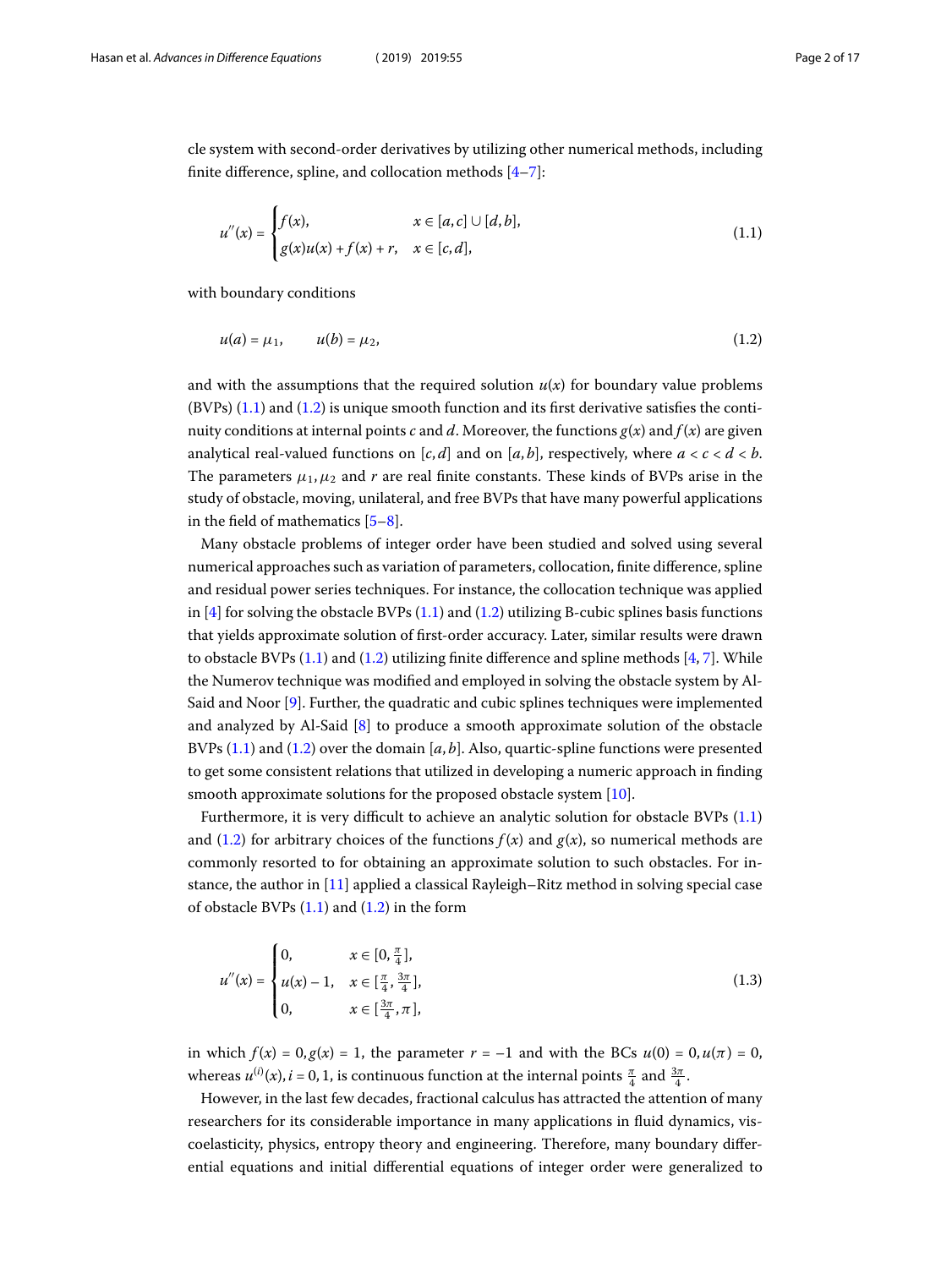fractional order and several powerful methods were modified to approximate their solutions. The Adomian decomposition method [\[12](#page-15-12)], the variational iteration method [\[13\]](#page-15-13), thedifferential transformation method  $[14]$  $[14]$  $[14]$ , the finite difference method  $[15]$  $[15]$ , the homotopyanalysis method  $[16]$ , and the homotopy perturbation method  $[17]$  $[17]$  $[17]$  are some of these methods. Also, MOL-GPS and theta methods have been applied for solving Burgers equation[[18](#page-15-18)], and fractional telegraph differential equation [\[19](#page-15-19)], respectively. For using Riesz Riemann–Liouville, Riesz–Caputo, and other fractional concepts, we refer to[[20,](#page-15-20) [21\]](#page-15-21).

This paper aims to generalize the classical obstacle system described in  $(1.1)$  and  $(1.2)$ of integer order into the following obstacle system of the fractional order  $\alpha$  under certain assumptions:

<span id="page-2-1"></span><span id="page-2-0"></span>
$$
D_a^{2\alpha} u(x) = \begin{cases} f(x), & a \le x < c, \\ g(x)u(x) + f(x) + r, & c \le x < d, \\ f(x), & d \le x \le b, \end{cases}
$$
(1.4)

with the boundary conditions

$$
u(a) = \mu_1, \qquad u(b) = \mu_2,\tag{1.5}
$$

where  $0 < \alpha \leq 1$ ,  $D_a^{2\alpha}$  is the Caputo-fractional derivative,  $\mu_1, \mu_2 \in \mathbb{R}$ , the parameter r is real finite constant,  $g(x)$  is an analytical continuous function on  $[c, d], f(x)$  is a continuous on [a, b], the function  $u(x)$  is unknown smooth to be obtained such that  $u^{(i)}(x)$ ,  $i = 0, 1$ , is continuous function at internal points  $c$  and  $d$  of  $[a, b]$ .

In this aspect, the reproducing-kernel method (RKM) is applied for finding smooth approximations to the solution of the modified obstacle system of fractional order([1.4\)](#page-2-0) and ([1.5\)](#page-2-1), and its derivative. However, many definitions in the literature have been proposed for the derivatives of arbitrary order because all the utilized concepts do not preserve the classical integer-order derivative properties. For the concept of fractional derivative, we adopt the definition of the Caputo-fractional derivative due to the derivative of any constant function in the Caputo sense is equal to zero and are no initial conditions of fractional order are needed according to the proposed fractional models. However, the Caputo-fractional derivative of order  $n - 1 < \alpha < n, n \in \mathbb{N}$ , is defined for  $u \in C^n(0, \infty)$  by

$$
D_a^{\alpha} u(x) = \frac{1}{\Gamma(n-\alpha)} \int_a^x \frac{u^{(n)}(\xi)}{(x-\xi)^{\alpha-n+1}} d\xi, \quad x > a,
$$
\n(1.6)

and  $D_{a}^{\alpha}u(x) = u^{(n)}(x)$  for  $\alpha = n \in \mathbb{N}$ .

The reproducing-kernel approach has been developed as an efficacious numericanalytic method in treating different type of ordinary and partial differential, integral, integrodifferential equations with singularity, fuzziness, nonlocal, and non-classical constraint conditions[[22](#page-16-0)[–27](#page-16-1)]. Recently, the RKM has been improved and successfully applied in obtaining approximations of solutions for many initial and boundary problems that appear in natural sciences and engineering. The RKM was successfully used for solving the Thomas–Fermi equation [\[28](#page-16-2)], the Poisson–Boltzmann equation for semiconductor devices[[29\]](#page-16-3), variable-order fractional differential equations[[30\]](#page-16-4) and second-order partial differential equations[[31\]](#page-16-5) and others [\[32–](#page-16-6)[34\]](#page-16-7). Moreover, Cui and Lin[[24\]](#page-16-8) have efficiently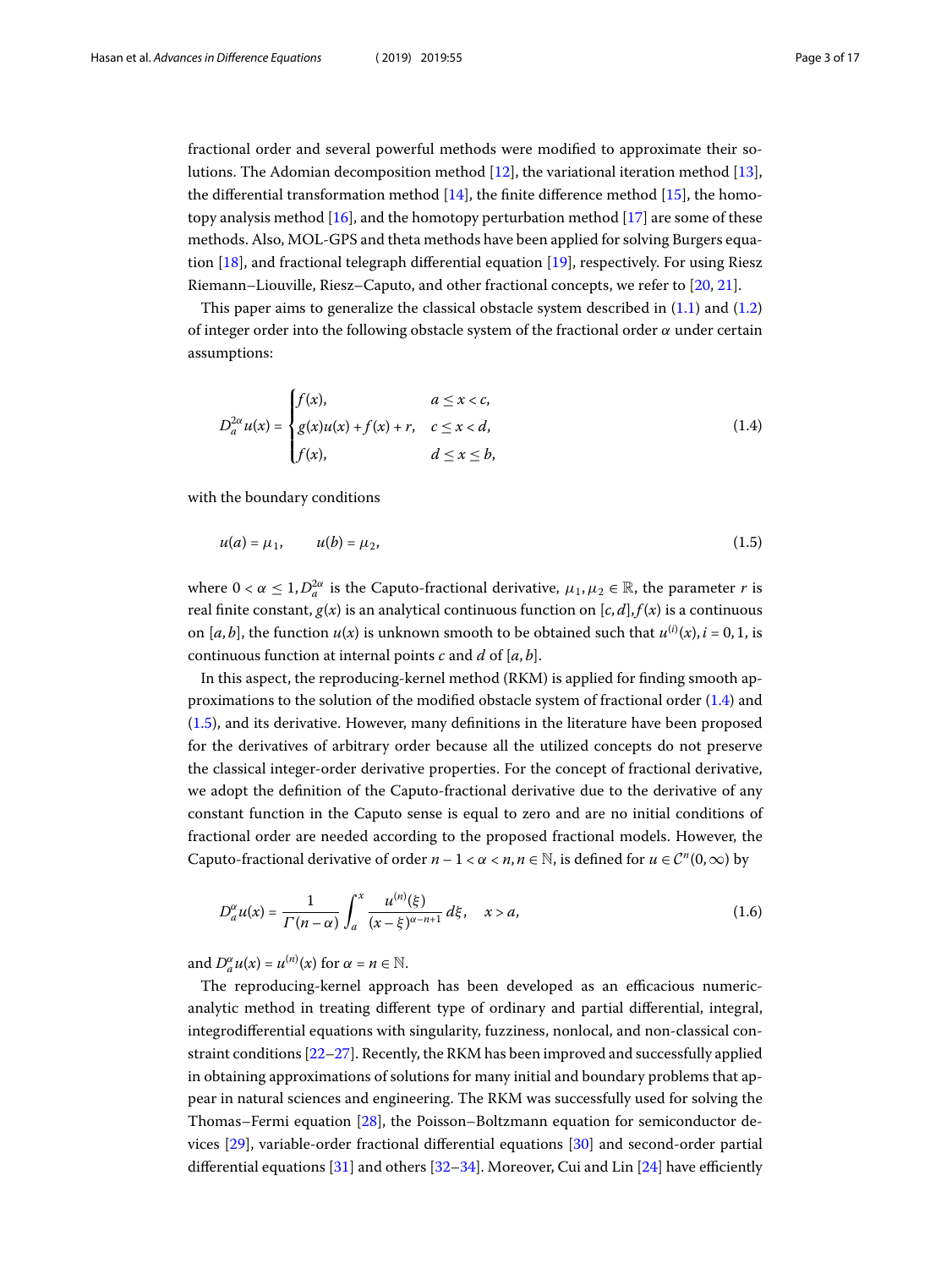solved obstacle third-order BVP using RKM. It should be noted here that the obstacle system of fractional order has not been solved using RKM before. The RPSM is an analytical as well as an approximate method for handling several kinds of FDEs. This method has been applied effectively to construct a fractional power series solution for numerous linear and nonlinear equations without linearization, perturbation, or discretization[[35\]](#page-16-9). The FRPS method is basically utilized for the residual functions and the generalized Taylor expansion by selecting a proper initial guess approximation to introduce a suitable analytical solution.

<span id="page-3-0"></span>The present analysis extends the application of the RKM and RPSM for finding approximate solutions of fractional obstacle system in the Caputo sense. The structure of the present article is organized as follows. In Sect. [2](#page-3-0), some necessary definitions and mathematical preliminaries are introduced, including several reproducing-kernel spaces required in establishing the results of our analysis and the generalized Taylor's expansion. In Sect. [3,](#page-5-0) short description of the RK and RPS techniques for solving fractional obstacle system [\(1.4](#page-2-0)) and([1.5\)](#page-2-1) is given. In Sect. [4,](#page-11-0) numerical application is presented to show the capability and validity of the kernel method. This analysis ends with Sect. [5](#page-14-0) with some conclusions.

#### **2 Basic concepts and fundamentals**

In this section, we have given some basic definitions and theorems regarding the reproducing-kernel spaces and the generalized power series representations. For more details about these definitions and properties, one can refer to[[22](#page-16-0)[–27](#page-16-1)]. Throughout the current paper,  $L^2[a,b]$  stands for the set of all square integrable functions on  $[a,b]$ while  $AC[a, b]$  stands for the set of all absolutely continuous functions on [a, b] such that  $AC[a, b] = \{u : [a, b] \rightarrow \mathbb{R} : u \text{ is absolutely continuous on } [a, b]\}.$ 

**Definition 2.1** For a universal set  $\Lambda$ , the function  $\psi : \Lambda \times \Lambda \to \mathbb{R}$  is called a reproducingkernel function to Hilbert space  $H$  if and only if

- (a) For each  $\tau$  in  $\Lambda$ , we have  $\psi(\cdot, \tau) \in H$ ,
- (b) For each  $\tau$  in  $\Lambda$  and any function  $\phi$  in  $H$ , we have  $\langle \phi(\cdot), \psi(\cdot, \tau) \rangle_H = \phi(\tau)$ .

The last condition indicates that function's value  $\phi$  at any  $\tau$  in *A* is reproduced through the inner product for  $\phi$  and  $\psi(\cdot, \tau)$ , where the function  $\psi$  is called the reproducing-kernel function of  $H$  that possesses some important properties such as being unique, conjugate symmetric and positive-definite.

Consequently, two RKHSs are introduced as follows.

**Definition 2.2** The function space  $W_1[a, b]$  is given by

 $\mathcal{W}_1[a,b] = \big\{ u : [a,b] \to \mathbb{R} : u \in AC[a,b], \text{ and } u' \in L^2[a,b] \big\}.$ 

The inner product for  $\varphi, \vartheta \in \mathcal{W}_1[a, b]$  is given by  $\langle \varphi, \vartheta \rangle_{\mathcal{W}_1} = \int_a^b (\varphi'(\xi) \vartheta'(\xi) + \varphi(\xi) \vartheta(\xi)) d\xi$ , and the norm of  $\varphi$  is  $\|\varphi\|_{\mathcal{W}_1} = \sqrt{\langle \varphi(\xi), \varphi(\xi) \rangle_{\mathcal{W}_1}}$ .

**Theorem 2.1** The reproducing-kernel function  $T_x(v)$  of the complete Hilbert space  $W_1[a, b]$ can be obtained by

$$
\mathcal{T}_x(\nu) = \frac{1}{2}(\sinh(b-a))^{-1}(\cosh(x+\nu-a-b)+\cosh(|x-\nu|+a-b)).
$$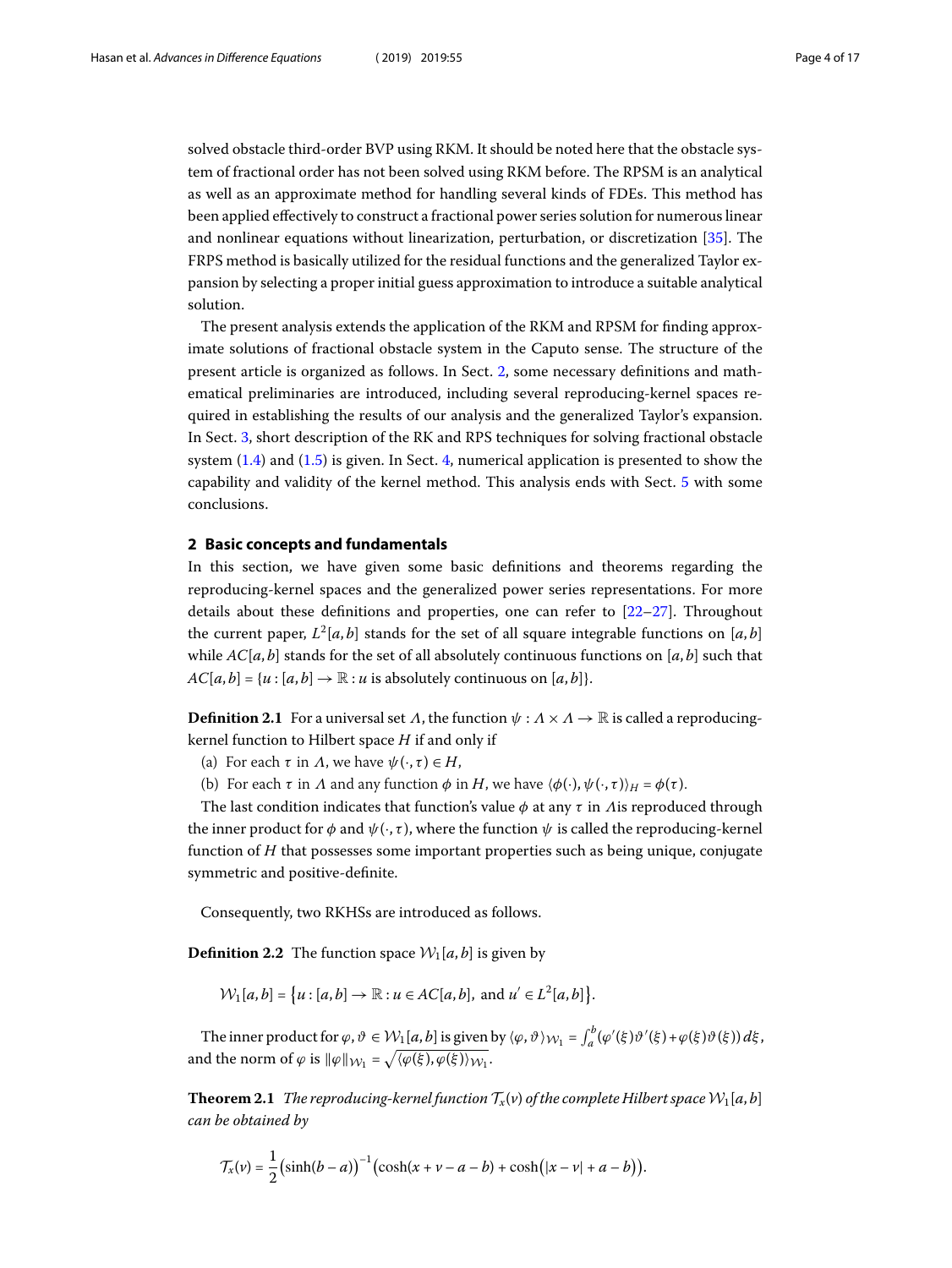**Definition 2.3** The function space  $W_2[a, b]$  is defined by

$$
\mathcal{W}_2[a,b] = \{u : u', u'' \in AC[a,b], u''' \in L^2[a,b], u(a) = 0, u(b) = 0\}.
$$

An inner product for  $\varphi, \vartheta \in \mathcal{W}_2[a, b]$  and the norm can be equipped, respectively, as follows:

$$
\langle \varphi, \vartheta \rangle_{\mathcal{W}_2} = \varphi'(a) \vartheta'(a) + \int_a^b \varphi'''(\xi) \vartheta'''(\xi) d\xi,
$$

and  $\|\varphi\|_{\mathcal{W}_2} = \sqrt{\langle \varphi(\xi), \varphi(\xi) \rangle_{\mathcal{W}_2}}.$ 

The unique representation to reproducing-kernel function  $Q_x(v)$  within the space  $W_2[a, b]$  can be formulated as in the following theorem.

**Theorem 2.2** The function  $Q_x(v)$  is the reproducing kernel of the complete Hilbert space  $W_2[a, b]$  that can be written in the following form:

$$
\mathcal{Q}_x(\nu) = \begin{cases} h(x,\nu), & \nu \leq x; \\ h(\nu,x) & \nu > x, \end{cases}
$$
 (2.1)

where  $h(x, v)$  for  $v \leq x$  is given by

$$
h(x,v) = \frac{1}{120(a-b)^2}(a-v)(-4a^4(b-x)(b-v)-6b^3x^2v
$$
  
+a<sup>3</sup>(b-x)(b-v)(6b+7x+3v) + x<sup>2</sup>v(x<sup>3</sup> + v<sup>3</sup> - 120)  
-3a<sup>2</sup>(b-v)(xv(v-3x) + 2b<sup>2</sup>(2x + v) - b(4x<sup>2</sup> - xv + v<sup>2</sup>))  
-5bx(x<sup>3</sup>v - 24v + x(v<sup>3</sup> - 24))  
+b<sup>2</sup>(10x<sup>3</sup>v - v<sup>4</sup> + 5x(v<sup>3</sup> - 24))  
+a(6b<sup>3</sup>x(x + 2v) - b<sup>2</sup>(10x<sup>3</sup> + 12x<sup>2</sup>v + 15xv<sup>2</sup> + v<sup>3</sup> - 120)  
+x(xv<sup>3</sup> - x<sup>4</sup> - 2v(-60 + v<sup>3</sup>))  
+ b(5x<sup>4</sup> + 15x<sup>2</sup>v<sup>2</sup> - 120x + 2v(-60 + v<sup>3</sup>)))). (2.2)

*Proof* To construct  $Q_x(v)$ , let  $u(x) \in W_2[a, b]$ . Then,  $\langle u(v), Q_x(v) \rangle_{W_2} = u'(a)Q'_x(a) +$  $\int_a^b u'''(\xi) Q'''_x(\xi) d\xi$ . By doing integrations by parts for  $\int_a^b u'''(\xi) Q'''_x(\xi) d\xi$ , we obtain  $\langle u(v),$  $Q_x(v)\rangle_{W_2} = u'(a)[Q'_x(a) + Q_x^{(4)}(a)] - u''(a)Q_x^{(3)}(a) + u''(b)Q_x^{(3)}(b) - u'(b)Q_x^{(4)}(b) \int_a^b u(\xi) Q_x^{(6)}(\xi) d\xi.$ 

Since  $Q_x(v)$  is reproducing-kernel function in  $\mathcal{W}_2[a, b]$ ,  $\mathcal{Q}_x(v)$  should satisfy the homogeneous boundary conditions [\(1.5](#page-2-1)) as follows:

<span id="page-4-0"></span>
$$
\mathcal{Q}_x(a) = \mathcal{Q}_x(b) = 0. \tag{2.3}
$$

Also, if  $Q_x(v)$  is the solution of the following generalized differential equation:

$$
\mathcal{Q}_x^{(6)}(\xi) = -\delta(\xi - x),\tag{2.4}
$$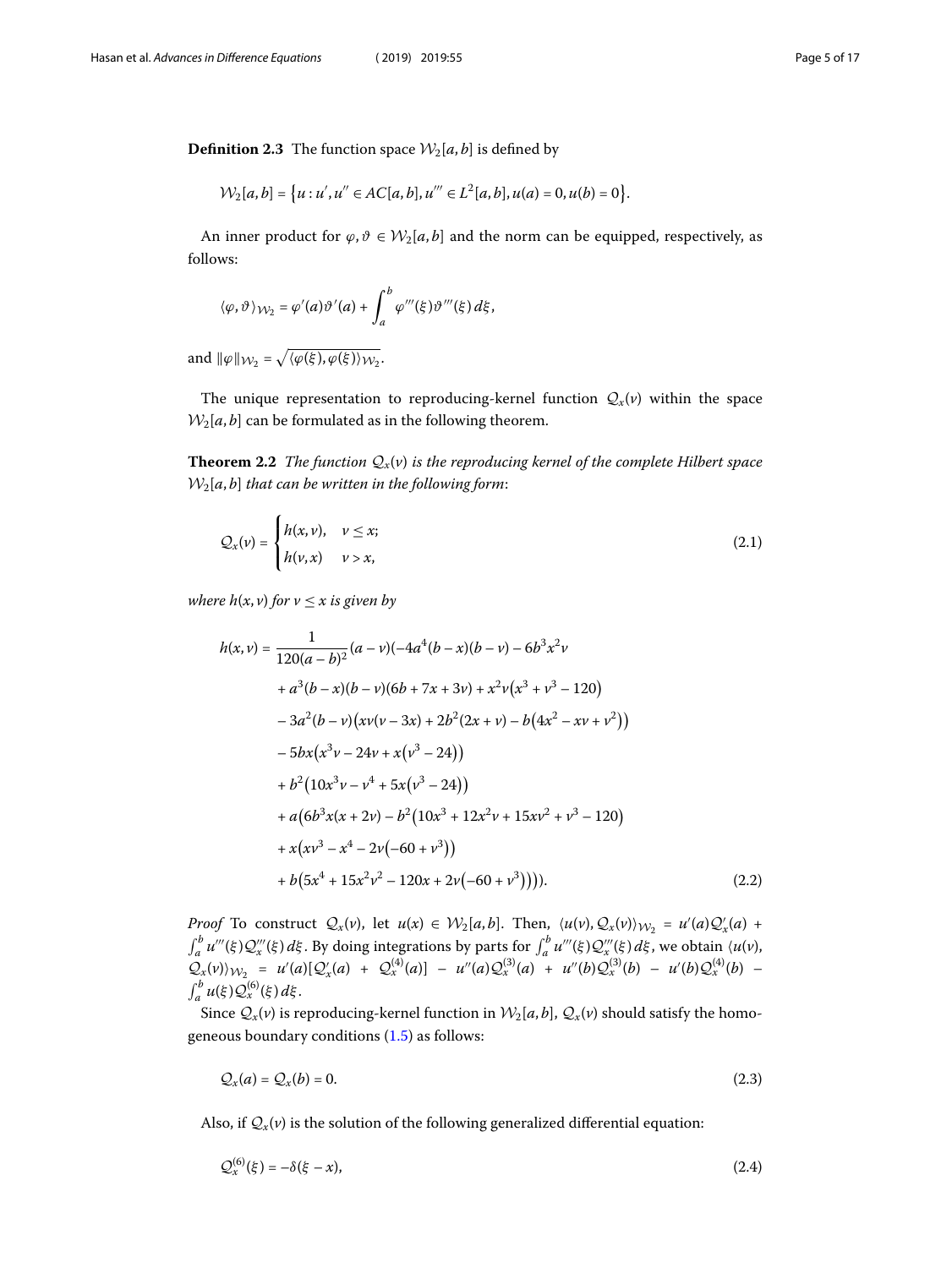$\Box$ 

then the characteristic equation is  $\lambda^6 = 0$  whose characteristic value is  $\lambda = 0$  with six multipleroots. Hence, the general solution of  $(2.4)$  $(2.4)$  at  $\xi \neq x$  can be given by

$$
Q_x(\nu) = \begin{cases} \sum_{j=0}^5 c_j(x)\nu^j, & \nu \le x; \\ \sum_{j=0}^5 d_j(x)\nu^j, & \nu > x, \end{cases}
$$
 (2.5)

where the coefficients  $c_i(x)$  and  $d_i(x)$  for  $j = 0, 1, \ldots, 5$ , can be determined by solving the following differential equations via Mathematica software package 7.0:

$$
Q'_x(a) + Q_x^{(4)}(a) = 0,
$$
  $Q_x^{(3)}(a) = 0,$   $Q_x^{(3)}(b) = 0,$   $Q_x^{(4)}(b) = 0,$  (2.6)

$$
\mathcal{Q}_x^{(k)}(v^+) = \mathcal{Q}_x^{(k)}(v^-), \quad k = 0, 1, ..., 4,
$$
\n(2.7)

$$
\mathcal{Q}_x^{(5)}(v^+) - \mathcal{Q}_x^{(5)}(v^-) = -1.
$$
\n(2.8)

**Definition 2.4** ([\[35\]](#page-16-9)) A power series (PS) expansion at  $x = x_0$  of the following form:

$$
\sum_{i=0}^{\infty} a_i(x-x_0)^{i\alpha} = a_0 + a_1(x-x_0)^{\alpha} + a_1(x-x_0)^{2\alpha} + \cdots
$$

for  $n-1 < \alpha \leq n$ ,  $n \in \mathbb{N}$  and  $x \leq x_0$ , is called the fractional-power series (FPS).

**Theorem 2.3** ([\[35](#page-16-9)]) Suppose that  $u(x)$  has a FPS representation at  $x = x_0$  of the form

$$
u(x)=\sum_{i=0}^{\infty}a_i(x-x_0)^{i\alpha}.
$$

<span id="page-5-0"></span>If  $u(x) \in C[x_0, x_0 + R)$ , and  $D^{i\alpha}u(x) \in C(x_0, x_0 + R)$ , for  $i = 0, 1, 2, \ldots$ , then coefficients  $a_i$ will be in the form  $a_i=\frac{{\cal D}_0^{i\alpha}u(x_0)}{\Gamma(n\alpha+1)},$  where R is radius of convergence, and  ${\cal D}^{i\alpha}={\cal D}^{\alpha}\cdot{\cal D}^{\alpha}\cdots{\cal D}^{\alpha}$ (i-times).

#### **3 The application of fractional RKM and RPSM**

In this section, the iterative reproducing-kernel method will be executed to handle the fractional obstacle system in the complete Hilbert space  $W_2[a, b]$  and the procedure of the RPSM is presented. Meanwhile, description of the modified RKM, solution formula and error analysis are introducing in the same Hilbert space.

To illustrate the basic ideas of the RKM, consider the following linear differential operator  $\mathcal{P}: \mathcal{W}_2[a,b] \to \mathcal{W}_1[a,b]$  such that  $\mathcal{P}u(\xi) = D_a^{2\alpha}u(\xi)$  for each  $\xi \in [a,b]$  and  $u \in \mathcal{W}_2[a,b]$ . Subsequently,obstacle BVPs  $(1.4)$  $(1.4)$  and  $(1.5)$  $(1.5)$  can be given equivalently by

<span id="page-5-1"></span>
$$
\mathcal{P}u(x) = \mathcal{S}(x, u(x)), \quad x \in [a, b],
$$
  
 
$$
u(a) = u(b) = 0,
$$
 (3.1)

after homogenizing the boundary conditions. In which,  $S(x, u(x)) = f(x)$  for each  $x \in$  $[a, c] \cup [d, b]$  and  $S(x, u(x)) = g(x)u(x) + f(x) + r$  for each  $x \in [c, d]$ , and  $S(x, u(x)) \in \mathcal{W}_1[a, b]$ . It turns out that the differential operator  $\cal P$  is bounded, that is,  $\|\cal P u\|_{W_1}\leq c_0\|u\|_{W_2}$ ,  $c_0>0$ .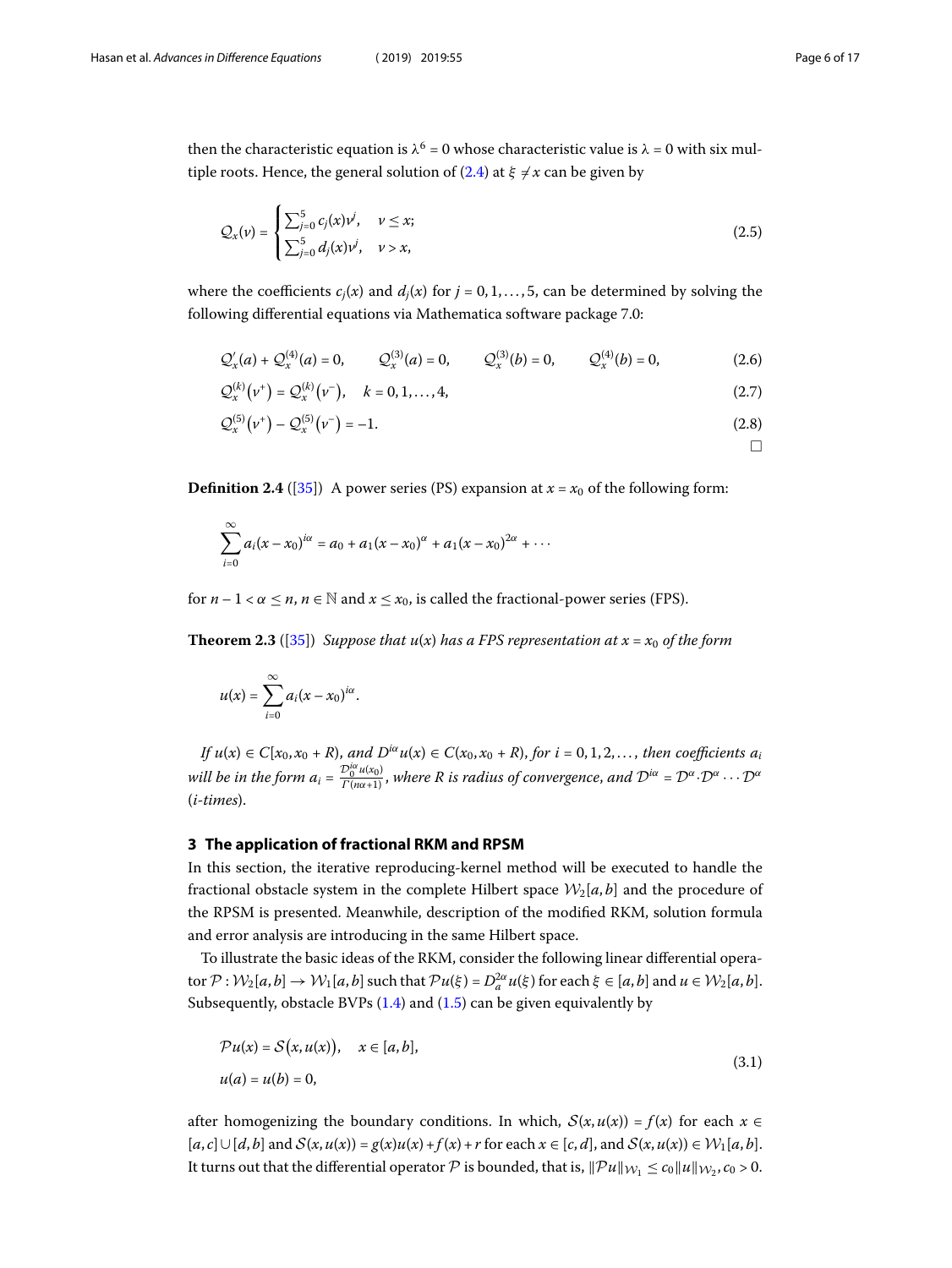For a countable dense  $\{x_i\}_{i=1}^{\infty}$  subset of the compact interval  $[a, b]$ , the characteristic orthogonal functions are constructed by letting  $w_i(x) = \mathcal{T}_{x_i}(x)$  and  $\psi_i(x) = \mathcal{P}^* \varphi_i(x)$ , where  $\mathcal{P}^*$  is the conjugate operator of  $\mathcal{P}$ , and  $\psi_i(x) \in \mathcal{W}_2[a,b]$ . Consequently, the characteristic orthonormal functions  $\{\overline{\psi}_i(x)\}_{i=1}^{\infty}$  of  $\mathcal{W}_2[a, b]$  will be found by utilizing the modified Gram–Schmidt procedure to  $\{\psi_i(x)\}_{i=1}^{\infty}$  such that

$$
\overline{\psi}_i(x) = \sum_{k=1}^i \sigma_{ik} \psi_k(x) \quad (i = 1, 2, \dots),
$$
\n(3.2)

where the coefficients  $\sigma_{ik}$  are given by

$$
\begin{aligned} \sigma_{11} &= \frac{1}{\|\psi_1\|}, \qquad \sigma_{ii} = \frac{1}{\sqrt{\|\psi_i\|^2 - \sum_{n=1}^{i-1} (\langle \psi_i, \overline{\psi}_n \rangle_{\mathcal{W}_2})^2}}, \\ \sigma_{ik} &= \frac{-\sum_{k=n}^{i-1} \langle \psi_i, \overline{\psi}_n \rangle_{\mathcal{W}_2} \sigma_{jk}}{\sqrt{\|\psi_i\|^2 - \sum_{n=1}^{i-1} (\langle \psi_i, \overline{\psi}_n \rangle_{\mathcal{W}_2})^2}}. \end{aligned}
$$

**Theorem 3.1** Let  $\{x_i\}_{i=1}^{\infty}$  be a dense subset of  $[a,b]$ , then the system  $\{\overline{\psi}_i(x)\}_{i=1}^{\infty}$  will be a complete normal basis to  $\mathcal{W}_2[a,b]$  with  $\psi_i(x) = \mathcal{P}_\nu \mathcal{Q}_x(\nu)|_{\nu=x_i}$ , where the subscript v by the operator  $P$  indicate that  $P$  employ directly to the function of  $v$ .

<span id="page-6-1"></span>*Proof* For fixed  $u(x)$  in  $\mathcal{W}_2[a, b]$ , it follows that  $\langle u(x), \psi_i(x) \rangle = 0, i \in \mathbb{N}$ , which mean that  $\langle u(x), {\mathcal P}^* w_i(x)\rangle_{{\mathcal W}_2} = \langle {\mathcal P} u(x), w_i(x)\rangle_{{\mathcal W}_1} = ({\mathcal P} u)(x_i) = 0.$  But $\{x_i\}_{i=1}^\infty$  is dense on the compact interval [a, b] that leads to  $(\mathcal{P}u)(x) = 0$ . Since  $\mathcal P$  is invertible operator,  $u(x) \equiv 0$ . Further and in terms of the reproducing property, it follows that  $\psi_i(x) = (\mathcal{P}^*w_i)(x) = \langle \mathcal{P}^*w_i(v), \mathcal{Q}_x(v) \rangle_{\mathcal{W}_2} =$  $\langle w_i(v), \mathcal{P}_v \mathcal{Q}_x(v) \rangle_{\mathcal{W}_2} = \mathcal{P}_v \mathcal{Q}_x(v)|_{v=x_i}.$ . The contract of the contract of  $\Box$ 

**Theorem 3.2** Let  $u(x)$  be a unique solution of Eq. [\(3.1](#page-5-1)), then  $u(x)$  has the following form:

<span id="page-6-0"></span>
$$
u(x) = \sum_{i=1}^{\infty} \sum_{k=1}^{i} \sigma_{ik} S(x_k, u(x_k)) \overline{\psi_i}(x),
$$
\n(3.3)

for a dense subset,  $\{x_i\}_{i=1}^\infty$ , of  $[a,b]$ .

*Proof* It is worth mentioning that  $\{\overline{\psi}_i(x)\}_{i=1}^{\infty}$  is complete normal set for  $\mathcal{W}_2[a,b]$ . So, the solution  $u(x)$  will be written in terms of  $\overline{\psi}_i(x)$  by  $u(x) = \sum_{i=1}^{\infty} \langle u(x), \overline{\psi}_i(x) \rangle \overline{\psi}_i(x)$ . Using the reproducing property  $\langle u(x), w_i(x) \rangle = u_i(x)$  for each  $u(x) \in \mathcal{W}_2[a, b]$ , it follows that

$$
u(x) = \sum_{i=1}^{\infty} \sum_{k=1}^{i} \sigma_{ik} \langle u(x), \mathcal{P}^* w_i(x) \rangle \overline{\psi_i}(x) = \sum_{i=1}^{\infty} \sum_{k=1}^{i} \sigma_{ik} \langle \mathcal{P} u(x), w_i(x) \rangle \overline{\psi_i}(x)
$$
  
= 
$$
\sum_{i=1}^{\infty} \sum_{k=1}^{i} \sigma_{ik} \langle \mathcal{S}(x_k, u(x_k)), w_k(x) \rangle \overline{\psi_i}(x) = \sum_{i=1}^{\infty} \sum_{k=1}^{i} \sigma_{ik} \mathcal{S}(x_k, u(x_k)) \overline{\psi_i}(x).
$$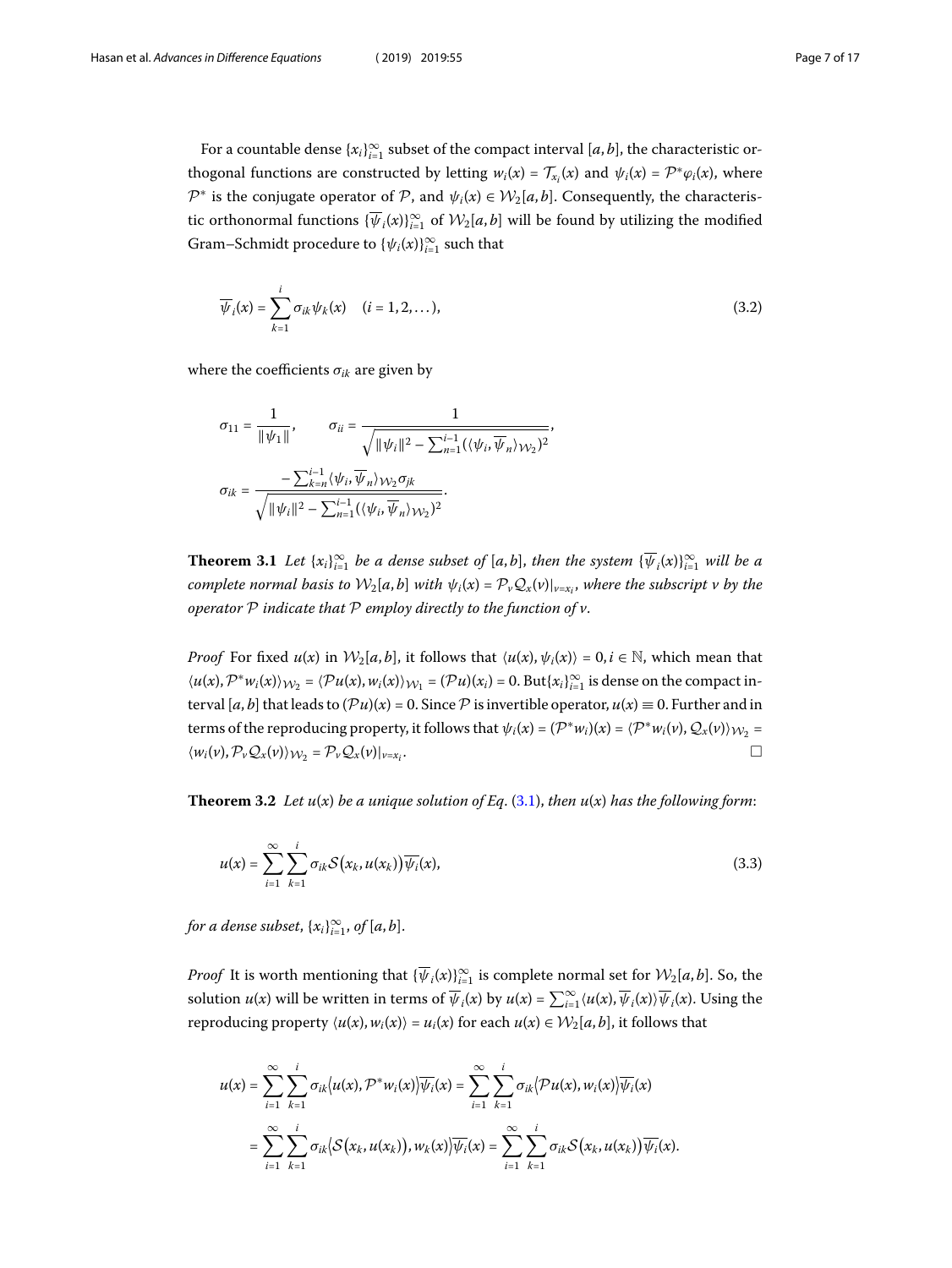A representation of the *n*th approximation  $u_n(x)$  of  $u(x)$  can be obtained directly by truncatingthe series representation of Eq.  $(3.3)$  $(3.3)$  as follows:

$$
u_n(x) = \sum_{i=1}^n \sum_{k=1}^i \sigma_{ik} \mathcal{S}\big(x_k, u(x_k)\big) \overline{\psi_i}(x).
$$
 (3.4)

**Theorem 3.3** Let  $r_n(x)$  be the actual error between the analytical,  $u(x)$ , and the approximate,  $u_n(x)$  solutions. Then,  $r_n(x)$  be a monotonic decreasing function within  $\lVert \cdot \rVert_{\mathcal{W}_2}$  and  $||r_n(x)||_{\mathcal{W}_2}$  approaches 0.

*Proof* From Theorem [3.2,](#page-6-1) the proof of monotone decreasing of  $r_n(x)$  is straightforward as follows:  $||r_n(x)||^2_{\mathcal{W}_2} = ||u(x) - u_n(x)||^2_{\mathcal{W}_2} = ||\sum_{i=n+1}^{\infty} \sum_{k=1}^{i} \sigma_{ik} \mathcal{S}(x_k, u(x_k)) \overline{\psi_i}(x)||^2_{\mathcal{W}_2} =$  $\sum_{i=n+1}^{\infty} (\sum_{k=1}^{i} \sigma_{ik} \mathcal{S}(x_k, u(x_k)))^2 = \sum_{i=n+1}^{\infty} \mathcal{E}_i^2$ ,  $\mathcal{E}_i = \sum_{k=1}^{i} \sigma_{ik} \mathcal{S}(x_k, u(x_k))$ .

Consequently,  $\{r_n(x)\}$  is monotone decreasing function in the space  $\mathcal{W}_2[a, b]$ . Also, since the series  $\sum_{i=1}^{\infty} \mathcal{E}_i \overline{\psi}_i(x)$  is convergent, then  $||r_n(x)||_{\mathcal{W}_2} \to 0$ .

**Corollary 3.1** For  $u(x) \in \mathcal{W}_2[a, b]$ , the approximation  $u_n^{(i)}(x)$ ,  $i = 0, 1, 2$ , are uniformly converging to analytic solution  $u^{(i)}(x),$   $i=0,1,2,$  as soon as  $n\rightarrow\infty.$ 

*Proof* Let x lies in the compact interval  $[a, b]$ , then

$$
\begin{aligned} \left| u_n^{(i)}(x) - u^{(i)}(x) \right| &= \left| \left\langle u_n(x) - u(x), \mathcal{Q}_x^{(i)}(x) \right\rangle_{\mathcal{W}_2} \right| \\ &\leq \left\| \mathcal{Q}_x^{(i)}(x) \right\|_{\mathcal{W}_2} \left\| u_n(x) - u(x) \right\|_{\mathcal{W}_2} \\ &\leq \mathcal{M}_i \left\| u_n(x) - u(x) \right\|_{\mathcal{W}_2}, \quad \mathcal{M}_i > 0, i = 0, 1, 2. \end{aligned}
$$

Hence, when as  $\lim_{n\to\infty} ||u_n(x) - u(x)||_{\mathcal{W}_2} = 0$ , the approximation  $u_n^{(i)}(x)$ ,  $n = 0, 1, 2$ , will be converging to analytical solutions  $u(x)$  and its derivative, respectively, uniformly.

Now, to apply the fractional RPS technique, there are three cases to obtain the approximatesolution,  $u_n(x)$ , for the obstacle BVPs ([1.4\)](#page-2-0) and [\(1.5](#page-2-1)) depending on the corresponding intervals. These cases are as follows:

• Case one, the RPS solution,  $u_1(x)$ , on [a, c] can be presented as follows:

Let  $D_a^{2\alpha}u_1(x) = f(x)$  on [a, c] and let the solution,  $u_1(x)$ , has the following FPS expansion about the initial point a:

$$
u_1(x) = \sum_{n=0}^{\infty} c_n (x - a)^{n\alpha},
$$
\n(3.5)

and the kth truncated series

<span id="page-7-0"></span>
$$
u_{1,k}(x) = \sum_{n=0}^{k} c_n (x - a)^{n\alpha}.
$$
\n(3.6)

Here  $u_1(x)$  satisfies the initial condition  $u_1(a) = \mu_1 = c_0$ . Thus,  $u_{1,k}(x)$  can be written as

$$
u_{1,k}(x) = \mu_1 + c_1(x-a)^{\alpha} + \sum_{n=2}^{k} c_n(x-a)^{n\alpha}.
$$
 (3.7)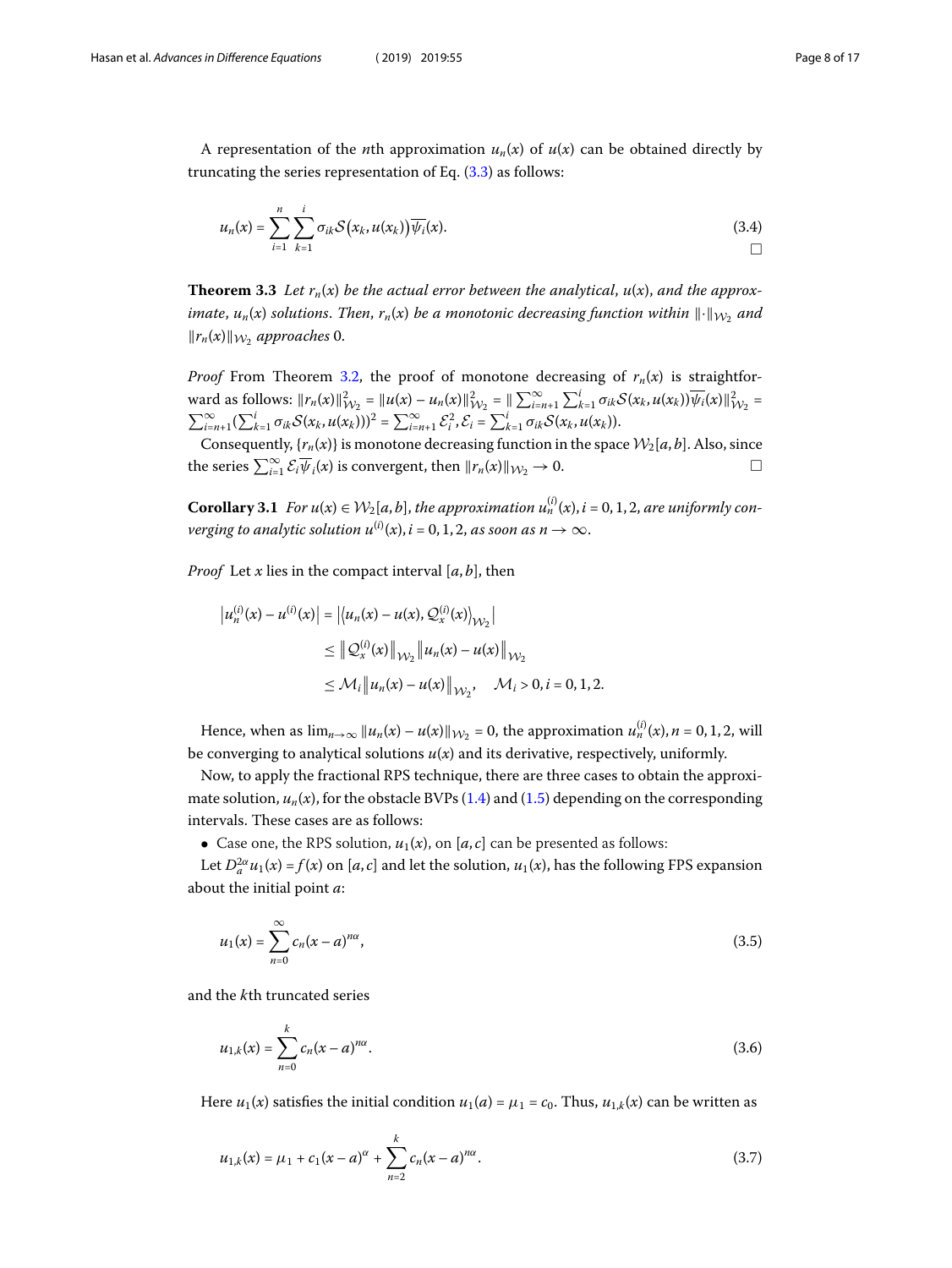According to the RPS method, the *k*th-residual error function,  $\operatorname{Res}^k_{u_1}(x)$ , can be defined by

$$
\text{Res}_{u_1}^k(x) = D_a^{2\alpha} u_{1,k}(x) - f(x),\tag{3.8}
$$

where the residual error function,  $\text{Res}_{u_1}(x)$ , can be given as follows:

$$
\operatorname{Res}_{u_1}(x) = \lim_{k \to \infty} \operatorname{Res}_{u_1}^k(x).
$$

Consequently, we need to minimize  $\mathrm{Res}^k_{u_1}(x)$  and utilize the relation  $D_a^{(k-2)\alpha}\mathrm{Res}^k_{u_1}(x)|_{x=a} =$  $0, k = 2, 3, \ldots$ , to determine the unknown coefficients  $c_n$ ,  $n = 2, 3, \ldots, k$ , of Eq. [\(3.7](#page-7-0)). At this point, we note that the value of  $c_1 = A$  will be determined later by using the continuity conditions of Eq.([1.4\)](#page-2-0).

However, to illustrate the main steps of the RPS algorithm in finding the unknown coefficients  $c_n$ ,  $n = 2, 3, ..., k$ , let  $k = 2$  and substitute the approximation  $u_{1,2}(x) = \mu_1 + A(x (a)^{\alpha} + c_2(x-a)^{2\alpha}$  into the *k*th-residual error function,  $\text{Res}_{u_1}^2(x)$ , such that

$$
\text{Res}_{u_1}^2(x) = D_a^{2\alpha} u_{1,2}(x) - f(x) = D_a^{2\alpha} (\mu_1 + A(x - a)^{\alpha} + c_2 (x - a)^{2\alpha}) - f(x)
$$
  
=  $c_2 \Gamma(2\alpha + 1) - f(x)$ ,

and then, by  $D_a^{(k-2)\alpha}$  Res $_{u_1}^k(x)|_{x=a} = 0, k = 2$ , we obtain  $c_2\Gamma(2\alpha + 1) - f(a) = 0$ , that is,  $c_2 =$  $\frac{f(a)}{\Gamma(2\alpha+1)}$ . Therefore,  $u_{1,2}(x) = \mu_1 + A(x-a)^{\alpha} + \frac{f(a)}{\Gamma(2\alpha+1)}(x-a)^{2\alpha}$ .

Likewise, to find the unknown coefficient  $c_3$ , substitute the third truncated series  $u_{1,3}(x) = \mu_1 + A(x-a)^{\alpha} + \frac{f(a)}{\Gamma(2\alpha+1)}(x-a)^{2\alpha} + c_3(x-a)^{3\alpha}$  into  $\text{Res}_{u_1}^3(x)$  such that

$$
Res_{u_1}^{3}(x) = D_a^{2\alpha} u_{1,3}(x) - f(x)
$$
  
=  $D_a^{2\alpha} \left( \mu_1 + A(x - a)^{\alpha} + \frac{f(a)}{\Gamma(2\alpha + 1)} (x - a)^{2\alpha} + c_3 (x - a)^{3\alpha} \right) - f(x)$   
=  $f(a) + c_3 \frac{\Gamma(3\alpha + 1)}{\Gamma(\alpha + 1)} (x - a)^{\alpha} - f(x),$ 

and then, by using  $D_a^{\alpha} \text{Res}_{u_1}^3(x)|_{x=a} = 0$ , we obtain  $c_3 \Gamma(3\alpha + 1) - D_a^{\alpha} f(a) = 0$ , that is,  $c_3 = \frac{D_a^{\alpha} f(a)}{\Gamma(3\alpha+1)}$ . Therefore,  $u_{1,3}(x) = \mu_1 + A(x-a)^{\alpha} + \frac{f(a)}{\Gamma(2\alpha+1)}(x-a)^{2\alpha} + \frac{D_a^{\alpha} f(a)}{\Gamma(3\alpha+1)}(x-a)^{3\alpha}$ .

Now, to find the unknown coefficient  $c_4$ , substitute the fourth truncated series  $u_{1,4}(x)$  =  $\mu_1 + A(x-a)^{\alpha} + \frac{f(a)}{\Gamma(2\alpha+1)}(x-a)^{2\alpha} + \frac{D_{a}^{\alpha}(a)}{\Gamma(3\alpha+1)}(x-a)^{3\alpha} + c_4(x-a)^{4\alpha}$  into  $\text{Res}_{u_1}^4(x)$  such that

$$
Res_{u_1}^{4}(x) = D_{a}^{2\alpha} u_{1,4}(x) - f(x)
$$
  
=  $D_{a}^{2\alpha} \left( \mu_1 + A(x - a)^{\alpha} + \frac{f(a)}{\Gamma(2\alpha + 1)} (x - a)^{2\alpha} + \frac{D_{a}^{\alpha} f(a)}{\Gamma(3\alpha + 1)} (x - a)^{3\alpha} + c_4 (x - a)^{4\alpha} \right) - f(x)$   
=  $f(a) + \frac{D_{a}^{\alpha} f(a)}{\Gamma(\alpha + 1)} (x - a)^{\alpha} + c_4 \frac{\Gamma(4\alpha + 1)}{\Gamma(2\alpha + 1)} (x - a)^{2\alpha} - f(x),$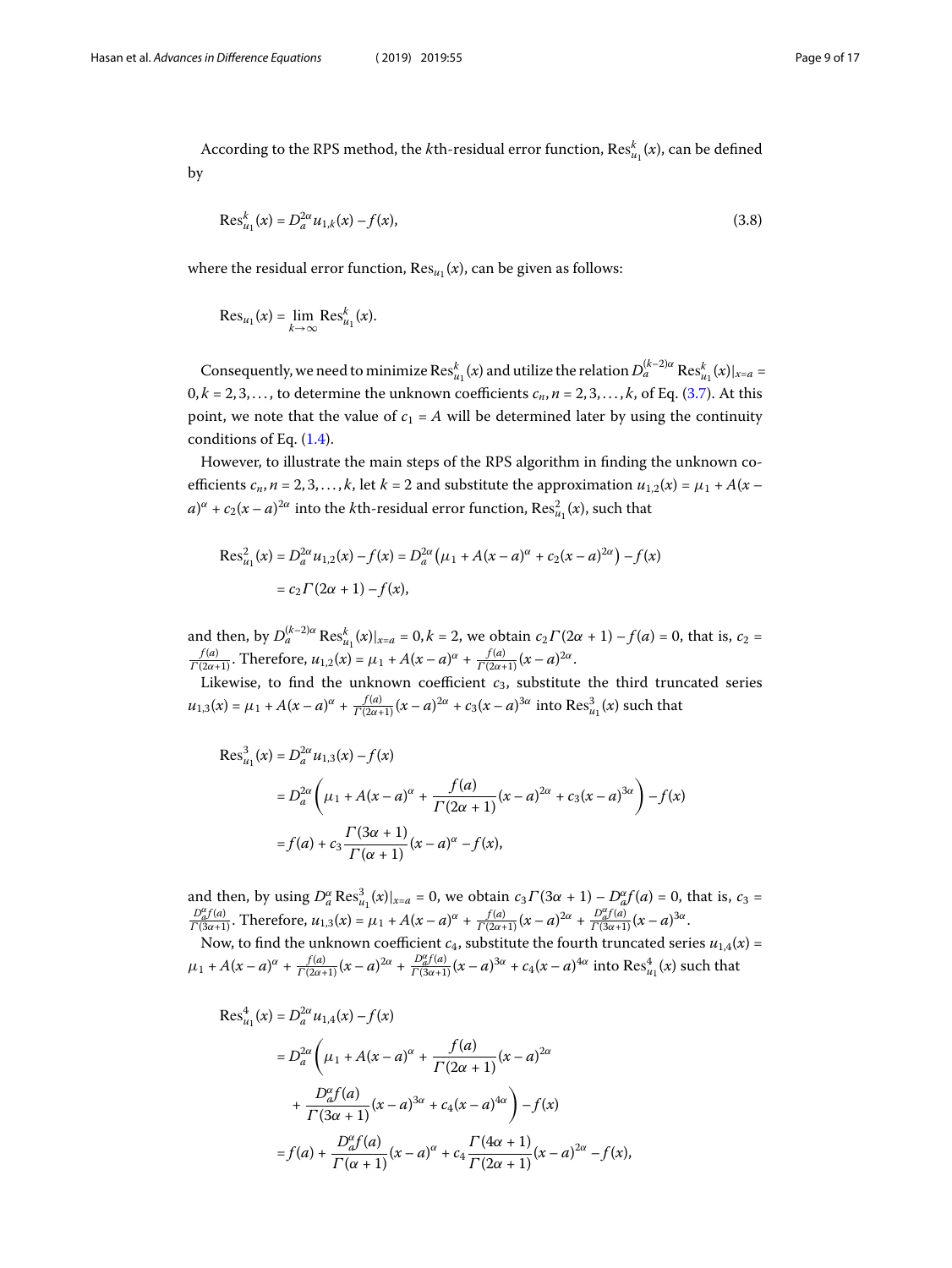and then, by using  $D_a^{2\alpha} \text{Res}_{u_1}^4(x)|_{x=a} = 0$ , we obtain  $c_4 \Gamma(4\alpha + 1) - D_a^{2\alpha} f(a) = 0$ , that is,  $c_4 =$  $\frac{D_a^{2\alpha} f(a)}{\Gamma(4\alpha+1)}$ . Therefore, the fourth RPS-approximation is given by

$$
u_{1,4}(x) = \mu_1 + A(x - a)^{\alpha} + \sum_{n=2}^{4} \frac{D_a^{(n-2)\alpha} f(a)}{\Gamma(n\alpha + 1)} (x - a)^{n\alpha}.
$$
 (3.9)

• Case two, the RPS solution,  $u_2(x)$ , on [c, d] can be presented as follows:

Let  $D_a^{2\alpha}u_2(x) = g(x)u_2(x) + f(x) + r$  on  $[c, d]$  and let the solution,  $u_2(x)$ , has the *k*th truncated series expansion about the initial point  $c$  in the form

<span id="page-9-0"></span>
$$
u_{2,k}(x) = \sum_{n=0}^{k} c_n (x - c)^{n\alpha}.
$$
\n(3.10)

Here there is no condition at the initial point *c*. Then,  $u_{2,k}(x)$  can be written as

$$
u_{2,k}(x) = c_0 + c_1(x - c)^{\alpha} + \sum_{n=2}^{k} c_n(x - c)^{n\alpha}.
$$
\n(3.11)

According to the RPS method, the *k*th-residual error function,  $\operatorname{Res}_{u_2}^k(x)$ , can be defined by

$$
\text{Res}_{u_2}^k(x) = D_a^{2\alpha} u_{2,k}(x) - g(x)u_{2,k}(x) - f(x) - r.
$$
\n(3.12)

Consequently, to obtain the unknown coefficients  $c_n$ ,  $n = 2, 3, ..., k$ , of Eq. [\(3.11](#page-9-0)), we need to minimize  $\text{Res}_{u_2}^k(x)$  and utilize the relation  $D_a^{(k-2)\alpha} \text{Res}_{u_2}^k(x)|_{x=c} = 0, k = 2, 3, ....$  In this point, the values of  $c_0 = B$  and  $c_1 = C$  will be determined later by using the continuity conditions of Eq.  $(1.4)$ . Now, to apply the RPS algorithm in finding the coefficient  $c_2$ , substitute  $u_{2,2}(x) = B + C(x - c)^{\alpha} + c_2(x - c)^{2\alpha}$  into  $\text{Res}_{u_2}^2(x)$  such that

$$
Res_{u_2}^{2}(x) = D_{a}^{2\alpha} u_{2,2}(x) - g(x)u_{2,2}(x) - f(x) - r
$$
  
=  $D_{a}^{2\alpha} (B + C(x - c)^{\alpha} + c_{2}(x - c)^{2\alpha})$   
 $- g(x) (B + C(x - c)^{\alpha} + c_{2}(x - c)^{2\alpha}) - f(x) - r$   
=  $b_2 \Gamma(2\alpha + 1) - g(x) (B + C(x - c)^{\alpha} + c_{2}(x - c)^{2\alpha}) - f(x) - r$ ,

and then, by using  $\text{Res}_{u_2}^2(x)|_{x=c} = 0$ , we obtain  $c_2\Gamma(2\alpha + 1) - Bg(c) - f(c) - r = 0$ , that is,  $c_2 = \frac{Bg(c)+f(c)+r}{\Gamma(2\alpha+1)}$ . Therefore, the second approximation is

$$
u_{2,2}(x) = B + C(x - c)^{\alpha} + \frac{Bg(c) + f(c) + r}{\Gamma(2\alpha + 1)}(x - c)^{2\alpha}.
$$

Again, the third approximation has the form

$$
u_{2,3}(x) = B + C(x-c)^{\alpha} + \frac{Bg(c) + f(c) + r}{\Gamma(2\alpha + 1)}(x-c)^{2\alpha} + c_3(x-c)^{3\alpha}.
$$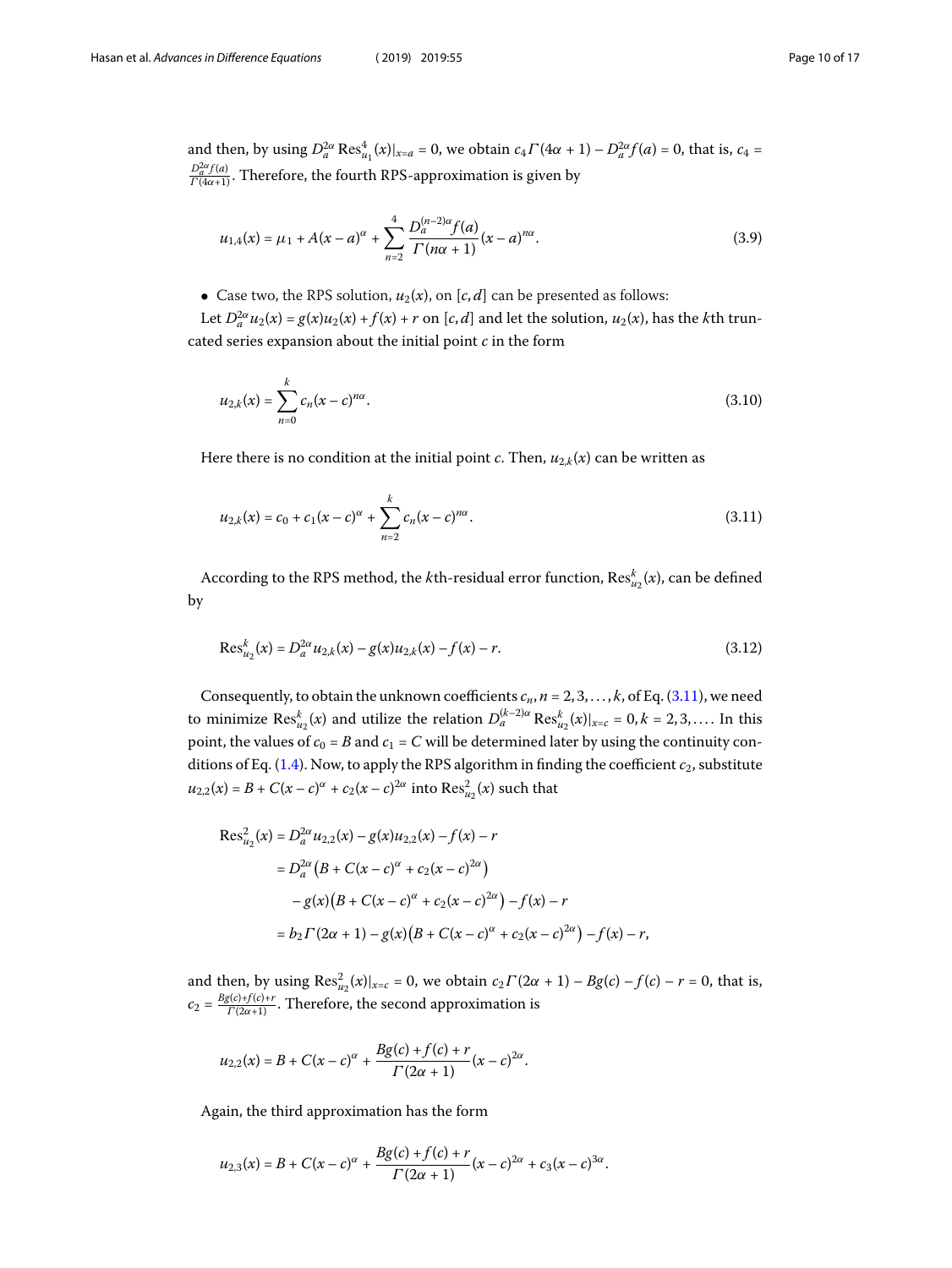Thus, to obtain the value of  $c_3$ , substitute  $u_{2,3}(x)$  into  $\operatorname{Res}^3_{u_2}(x)$  such that

$$
Res_{u_2}^{3}(x) = D_{a}^{2\alpha} u_{2,3}(x) - g(x)u_{2,3}(x) - f(x) - r
$$
  
\n
$$
= D_{a}^{2\alpha} \left( B + C(x - c)^{\alpha} + \frac{Bg(c) + f(c) + r}{\Gamma(2\alpha + 1)} (x - c)^{2\alpha} + c_{3}(x - c)^{3\alpha} \right)
$$
  
\n
$$
- g(x) \left( B + C(x - c)^{\alpha} + \frac{Bg(c) + f(c) + r}{\Gamma(2\alpha + 1)} (x - c)^{2\alpha} + c_{3}(x - c)^{3\alpha} \right) - f(x) - r
$$
  
\n
$$
= (Bg(c) + f(c) + r) + c_{3} \frac{\Gamma(3\alpha + 1)}{\Gamma(\alpha + 1)} (x - c)^{\alpha}
$$
  
\n
$$
- g(x) \left( B + C(x - c)^{\alpha} + \frac{Bg(c) + f(c) + r}{\Gamma(2\alpha + 1)} (x - c)^{2\alpha} + c_{3}(x - c)^{3\alpha} \right) - f(x) - r,
$$

and then, by using  $D_a^{\alpha} \text{Res}_{u_2}^3(x)|_{x=c} = 0$ , we obtain  $c_3 \Gamma(3\alpha + 1) - BD_a^{\alpha} g(c) - CD_a^{\alpha} (g(x)) (x$  $u_2(w) |_{x=c}$  - 0, we obtain  $c_3r$  (su + 1) -  $bD_{a}g(c)$  -  $cD_{a}$  $(c)^{\alpha})|_{x=c} - \frac{Bg(c)+f(c)+r}{\Gamma(2\alpha+1)}D^{\alpha}_{a}(g(x)(x-c)^{2\alpha})|_{x=c} - c_{3}D^{\alpha}_{a}(g(x)(x-c)^{3\alpha})|_{x=c} - D^{\alpha}_{a}f(c) = 0$ , that is,  $c_{3} =$  $\frac{\psi(c)}{\Gamma(3\alpha+1)}$ ,  $\psi(c) = BD^{\alpha}_{a}g(c) + CD^{\alpha}_{a}(g(x)(x-c)^{\alpha})|_{x=c} + D^{\alpha}_{a}f(c)$ . Therefore,  $u_{2,3}(x) = B + C(x-c)^{\alpha} + C(x-c)^{\alpha}$  $\frac{Bg(c)+f(c)+r}{\Gamma(2\alpha+1)}(x-c)^{2\alpha}+\frac{\psi(c)}{\Gamma(3\alpha+1)}(x-c)^{3\alpha}$ . Similarly, the fourth approximation  $u_{2,4}(x)$  can be obtained.

• Case three, the RPS solution,  $u_3(x)$ , on [d, b] can be presented as follows:

Let  $D_a^2 u_3(x) = f(x)$  on [c, d] and let the solution,  $u_3(x)$ , have the kth truncated series expansion at  $b$  in the form

<span id="page-10-0"></span>
$$
u_{3,k}(x) = \sum_{n=0}^{k} c_n (x - b)^{n\alpha}.
$$
\n(3.13)

Here  $u_3(x)$  satisfies the condition  $u_3(b) = \mu_2 = a_0$ . Thus,  $u_{3,k}(x)$  can be written as

$$
u_{3,k}(x) = \mu_2 + c_1(x - b)^{\alpha} + \sum_{n=2}^{k} c_n(x - b)^{n\alpha}.
$$
 (3.14)

According to the RPS method, the *k*th-residual error function,  $\operatorname{Res}^k_{u_3}(x)$ , can be defined by

$$
\text{Res}_{u_3}^k(x) = D_a^{2\alpha} u_{3,k}(x) - f(x). \tag{3.15}
$$

However, to obtain the unknown coefficients  $c_n$ ,  $n = 2, 3, \ldots, k$ , of Eq. [\(3.14](#page-10-0)), we need to minimize  $\text{Res}_{u_3}^k(x)$  and utilize the relation  $D_a^{(k-2)\alpha} \text{Res}_{u_3}^k(x)|_{x=b} = 0, k = 2, 3, \dots$ . At this point we note the value of  $c_1 = D$  will be determined later by using the continuity conditions ofEq. ([1.4\)](#page-2-0). Thus, to apply the FRPS algorithm in finding the coefficients  $a_2$ , substitute  $u_{3,2}(x) = \mu_2 + D(x - b)^{\alpha} + c_2(x - b)^{2\alpha}$  into  $\text{Res}_{u_3}^2(x)$  such that

$$
\text{Res}_{u_3}^2(x) = D_a^{2\alpha} u_{3,2}(x) - f(x) = D_a^{2\alpha} (\mu_2 + D(x - b)^{\alpha} + c_2 (x - b)^{2\alpha}) - f(x)
$$
  
=  $c_2 \Gamma(2\alpha + 1) - f(x)$ ,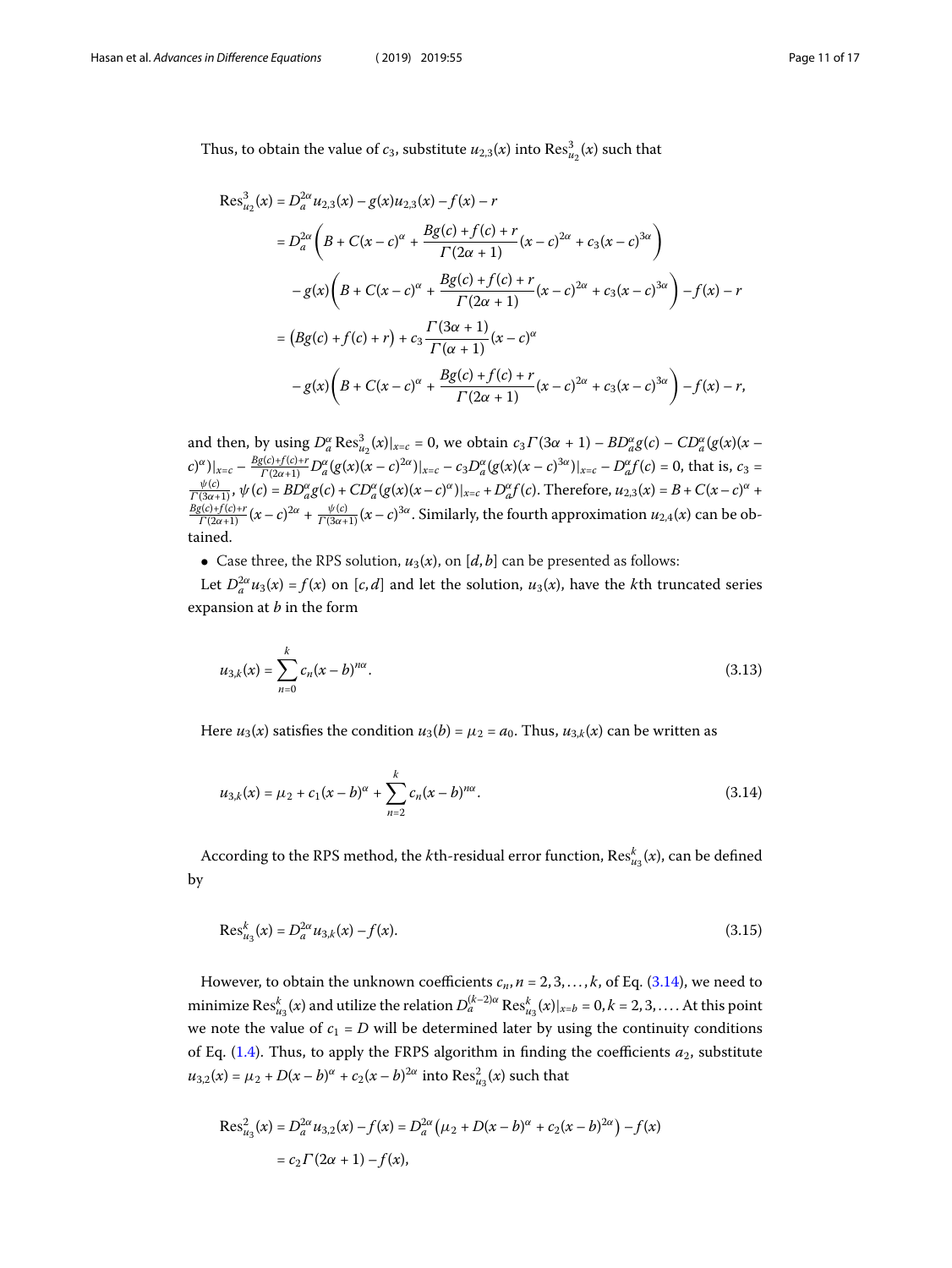and then, by using  $\text{Res}_{u_3}^2(x)|_{x=b} = 0$ , we obtain  $c_2\Gamma(2\alpha + 1) - f(b) = 0$ , that is,  $c_2 = \frac{f(b)}{\Gamma(2\alpha+1)}$ . Therefore, the second approximation is

$$
u_{3,2}(x) = \mu_2 + D(x - b)^{\alpha} + \frac{f(b)}{\Gamma(2\alpha + 1)}(x - b)^{2\alpha}.
$$

In the same manner, substitute the third truncated series  $u_{3,3}(x) = \mu_2 + D(x - b)^{\alpha} +$  $\frac{f(b)}{\Gamma(2\alpha+1)}(x-b)^{2\alpha}+c_3(x-b)^{3\alpha}$  into  $\mathrm{Res}^3_{u_3}(x)$  such that

$$
Res_{u_3}^{3}(x) = D_{a}^{2\alpha} u_{1,3}(x) - f(x)
$$
  
=  $D_{a}^{2\alpha} \left( \mu_{2} + D(x - b)^{\alpha} + \frac{f(b)}{\Gamma(2\alpha + 1)} (x - b)^{2\alpha} + c_{3}(x - b)^{3\alpha} \right) - f(x)$   
=  $f(b) + c_{3} \frac{\Gamma(3\alpha + 1)}{\Gamma(\alpha + 1)} (x - b)^{\alpha} - f(x),$ 

and then, by using  $D_a^{\alpha} \text{Res}_{u_3}^3(x)|_{x=b} = 0$ , we obtain  $c_3 \Gamma(3\alpha + 1) - D_a^{\alpha} f(b) = 0$ , that is,  $c_3 = \frac{D_a^{\alpha} f(b)}{\Gamma(3\alpha+1)}$ . Therefore,  $u_{3,3}(x) = \mu_2 + D(x - b)^{\alpha} + \frac{f(b)}{\Gamma(2\alpha+1)}(x - b)^{2\alpha} + \frac{D_a^{\alpha} f(b)}{\Gamma(3\alpha+1)}(x - b)^{3\alpha}$ . fourth RPS-approximation on  $[d, b]$  is given by

$$
u_{3,4}(x) = \mu_2 + D(x - b)^{\alpha} + \sum_{n=2}^{4} \frac{D_a^{(n-2)\alpha} f(b)}{\Gamma(n\alpha + 1)} (x - b)^{n\alpha}.
$$
 (3.16)

Moreover, the same routine can be repeated until an arbitrary order  $k$ , so the unknown coefficients  $c_n$ ,  $n = 4, 5, 6, \ldots, k$ , can be obtained. Furthermore, the values of the parameters  $A, B, C$ , and D can be found by utilizing the continuity conditions of Eq. [\(1.4](#page-2-0)) and solving the obtained system of algebraic equations,

$$
u_{1,k}(c) = u_{2,k}(c), \qquad u_{2,k}(d) = u_{3,k}(d),
$$
  
\n
$$
D_a^{\alpha} u_{1,k}(c) = D_a^{\alpha} u_{2,k}(c), \qquad D_a^{\alpha} u_{2,k}(d) = D_a^{\alpha} u_{3,k}(d).
$$
\n(3.17)

Therefore, the kth approximate solution on  $[a, b]$  can be finally given by

$$
u_k(x) = \begin{cases} u_{1,k}(x), & a \le x \le c, \\ u_{2,k}(x), & c \le x \le d, \\ u_{3,k}(x), & d \le x \le b. \end{cases}
$$
 (3.18)

<span id="page-11-0"></span>Hence, the kth RPS-approximate solution is completely constructed for the BVPs [\(1.4](#page-2-0)) and  $(1.5)$ .

### **4 Numerical outcomes**

To test simplicity, applicability and accuracy of the proposed RK and RPS algorithms, the numerical experiment is presented in this section. The methodology is directly employed without using discretization, transformation, and restrictive assumptions. The appropriateness and effectiveness of the proposed methods are evident when we compare it with each other for different values of  $\alpha$ . Numerical comparison between the RKM, RPSM and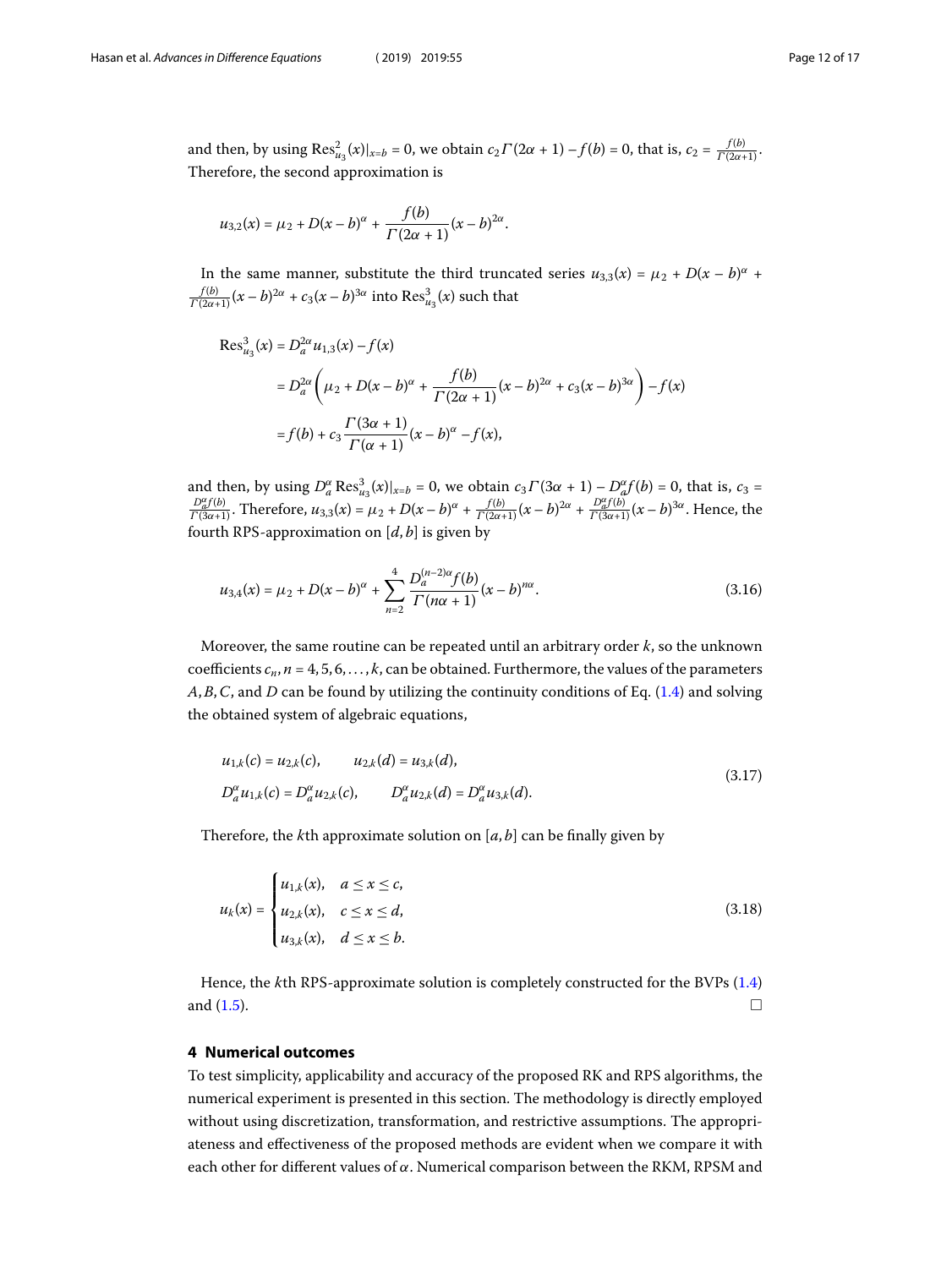other well-known methods are also presented for  $\alpha = 1$ . The motivation of the current section is to obtain the RK-solution and RPS-solution for the obstacle BVP [\(1.4](#page-2-0)) and([1.5\)](#page-2-1).

Consider the integer-order obstacle BVP in normal form [\[36](#page-16-10)]

<span id="page-12-0"></span>
$$
-u''(x) \ge f(x), \qquad u(x) \ge \psi(x),
$$
  
\n
$$
[u''(x) + f(x)][u(x) - \psi(x)] = 0, \quad x \in [a, b],
$$
  
\n
$$
u(a) = u(b) = 0,
$$
\n(4.1)

where  $f(x)$  is an analytical function,  $\psi(x)$  is an obstacle term, and  $u(x)$  is an unknown function, which can be converted to the following equivalent form:

$$
u''(x) = \begin{cases} f(x), & x \in [a, c], \\ u(x) + f(x) - 1, & x \in [c, d], \\ f(x), & x \in [d, b], \end{cases}
$$
(4.2)

subject to the BCs  $u(a) = u(b) = 0$ , by setting  $a = 0$ ,  $c = (3a + b)/4$ ,  $d = (a + 3b)/4$ , and  $b = \pi$ , in which  $u(x)$  and  $u'(x)$  are continuous at the internal points  $x = \frac{3a+b}{4}$  and  $x = \frac{a+3b}{4}$ .

Without loss of generality, we consider the following fractional obstacle BVP to develop the approximate solution of the obstacle BVP [\(4.2](#page-12-0)) by utilizing the Caputo-fractional operator  $D_a^{2\alpha}$  with  $\alpha \in (0,1]$ :

<span id="page-12-1"></span>
$$
(D_a^{2\alpha} u)(x) = \begin{cases} 0, & x \in [0, \frac{\pi}{4}], \\ u(x) - 1, & x \in [\frac{\pi}{4}, \frac{3\pi}{4}], \\ 0, & x \in [\frac{3\pi}{4}, \pi], \end{cases}
$$
(4.3)  

$$
u(0) = u(\pi) = 0.
$$

The exact solution when  $\alpha = 1$  is given by

$$
u(x) = \begin{cases} \frac{4x}{\pi + 4 \cosh(\frac{\pi}{4})}, & x \in [0, \frac{\pi}{4}],\\ 1 - \frac{4 \cosh(\frac{\pi}{2} - x)}{\pi \sinh(\frac{\pi}{4}) + 4 \cosh(\frac{\pi}{4})}, & x \in [\frac{\pi}{4}, \frac{3\pi}{4}],\\ \frac{4(\pi - x)}{\pi + 4 \cosh(\frac{\pi}{4})}, & x \in [\frac{3\pi}{4}, \pi]. \end{cases}
$$

To achieve our goal by using the RKM, divide the interval [0,  $\pi$ ] into *n* equal subintervals utilizing the standard grid points  $x_i = ih$ ,  $i = 0, 1, ..., n$ ,  $x_0 = 0$ ,  $x_n = \pi$ , and the step size  $h =$  $\pi/n$ ,  $n \in \mathbb{N}$ . Using the RK algorithm, a numerical comparison of the obtained results with the exact solution to some selected grid points for  $n = 10$ ,  $h = \pi/10$  and the fractional order  $\alpha$  = [1](#page-13-0) are shown in Table 1. Meanwhile Table [2](#page-13-1) is allocated for maximum absolute errors associated with  $u'_n(x)$  for different values of *n* using the RKM.

To show the powerful features of the proposed methods, numerical comparison between our computed results with variety values of  $h$  and the corresponding experimental results obtained by the methods presented in [\[4](#page-15-5)[–11](#page-15-11)] is given in Table [3.](#page-13-2) Anyway, numerical results at some values of the fractional order  $\alpha$  such that  $\alpha \in \{1, 0.8, 0.6\}$  are also given in Table [4](#page-13-3) to justify the advantages of the proposed methods.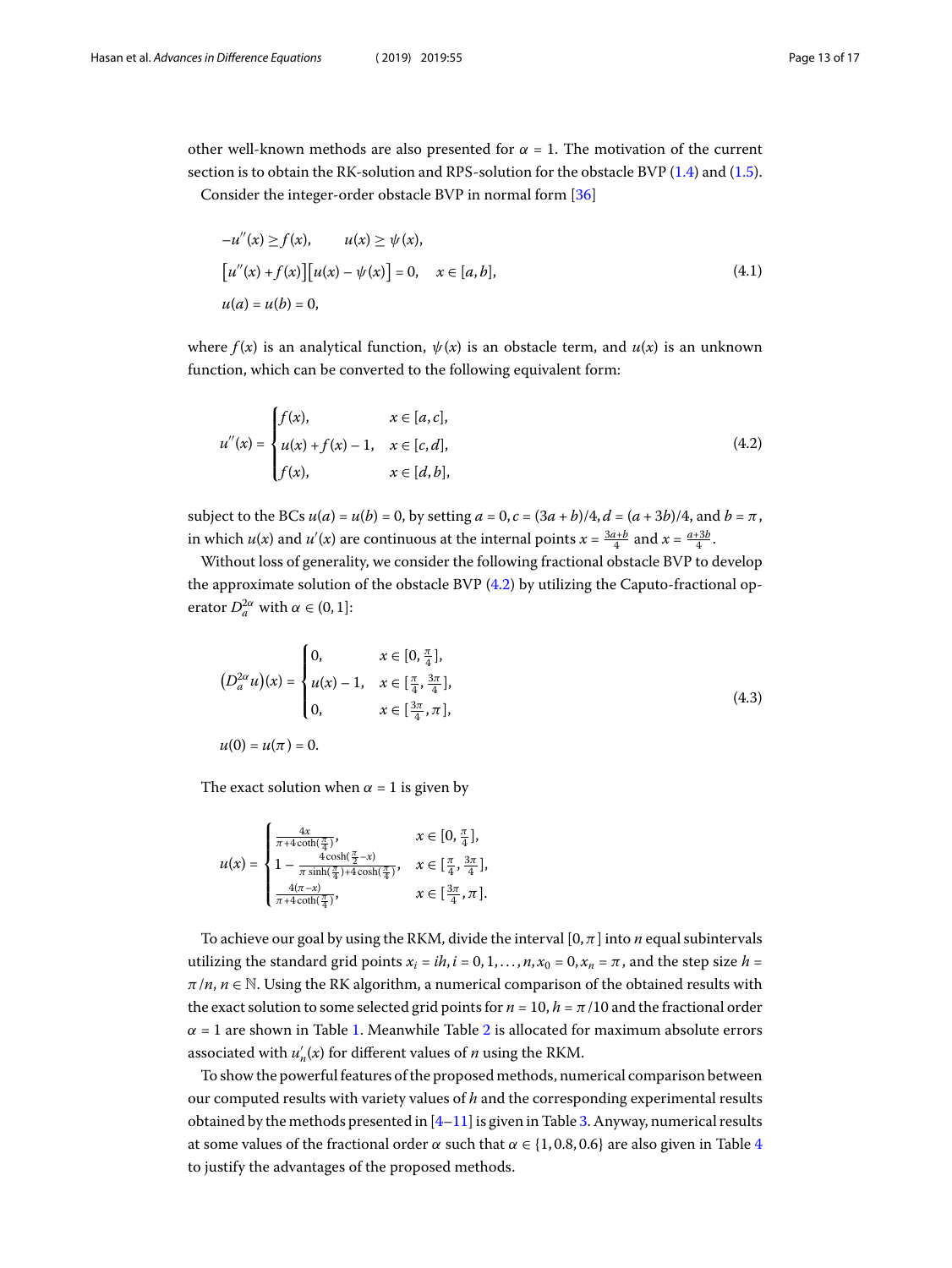<span id="page-13-1"></span>

| $X_i$     | Exact solution | Approximation | $ u(x) - u_{10}(x) $   |  |
|-----------|----------------|---------------|------------------------|--|
| $\pi/10$  | 0.135983977    | 0.13533462    | $6.494 \times 10^{-4}$ |  |
| $\pi/5$   | 0.271967954    | 0.27065256    | $1.315 \times 10^{-3}$ |  |
| $3\pi/10$ | 0.400072208    | 0.39882699    | $1.245 \times 10^{-3}$ |  |
| $2\pi/5$  | 0.476916995    | 0.47644324    | $4.738 \times 10^{-4}$ |  |
| $\pi/2$   | 0.501709552    | 0.50192359    | $2.140 \times 10^{-4}$ |  |
| $3\pi/5$  | 0.476916995    | 0.47780544    | $8.884 \times 10^{-4}$ |  |
| $7\pi/10$ | 0.400072208    | 0.40168706    | $1.615 \times 10^{-3}$ |  |
| $4\pi/5$  | 0.271967954    | 0.27361739    | $1.649 \times 10^{-3}$ |  |
| $9\pi/10$ | 0.135983977    | 0.13681750    | $8.335 \times 10^{-4}$ |  |

<span id="page-13-0"></span>**Table 1** Numerical results of BVP [\(4.3\)](#page-12-1) at  $\alpha = 1$  using RKM

**Table 2** The maximum absolute error  $|u'(x_i) - u'_n(x_i)|$  at  $\alpha = 1$  using RKM

<span id="page-13-2"></span>

| $X_i$    | $n = 20$               | $n = 40$               | $n = 100$              | $n = 200$              |
|----------|------------------------|------------------------|------------------------|------------------------|
| $\pi/4$  | 0.0000                 | 0.0000                 | 0.0000                 | 0.0000                 |
| $\pi/3$  | $1.249 \times 10^{-4}$ | $2.164 \times 10^{-5}$ | $2.516 \times 10^{-6}$ | $5.486 \times 10^{-7}$ |
| $\pi/2$  | $5.703 \times 10^{-5}$ | $8.945 \times 10^{-6}$ | $8.858 \times 10^{-7}$ | $1.744 \times 10^{-7}$ |
| $2\pi/3$ | $2.544 \times 10^{-5}$ | $9.454 \times 10^{-6}$ | $1.902 \times 10^{-6}$ | $5.118 \times 10^{-7}$ |
| $3\pi/4$ | $9.562 \times 10^{-5}$ | $2.732 \times 10^{-5}$ | $4.726 \times 10^{-6}$ | $1.212 \times 10^{-6}$ |

**Table 3** Numerical comparison via maximum absolute error at  $\alpha = 2$ 

<span id="page-13-3"></span>

| h                     | $rac{\pi}{20}$        |                       | $\frac{\pi}{80}$      |
|-----------------------|-----------------------|-----------------------|-----------------------|
| RKM                   | $2.07 \times 10^{-6}$ | $1.06 \times 10^{-6}$ | $5.37 \times 10^{-6}$ |
| <b>RPSM</b>           | $7.35 \times 10^{-7}$ | $92.4 \times 10^{-5}$ | $1.66 \times 10^{-5}$ |
| Spline [5]            | $6.43 \times 10^{-4}$ | $1.83 \times 10^{-4}$ | $4.87 \times 10^{-5}$ |
| Cubic splines [11]    | $1.26 \times 10^{-3}$ | $3.29 \times 10^{-4}$ | $8.43 \times 10^{-5}$ |
| Spline [6]            | $1.94 \times 10^{-3}$ | $4.99 \times 10^{-4}$ | $1.27 \times 10^{-4}$ |
| Spline [10]           | $2.20 \times 10^{-3}$ | $5.87 \times 10^{-4}$ | $1.51 \times 10^{-4}$ |
| Finite difference [7] | $2.50 \times 10^{-2}$ | $1.29 \times 10^{-2}$ | $6.58 \times 10^{-3}$ |
| Cubic splines [4]     | $1.40 \times 10^{-2}$ | $7.71 \times 10^{-3}$ | $4.04 \times 10^{-3}$ |

**Table 4** Numerical results of BVP [\(4.3\)](#page-12-1) for different values of  $\alpha$ 

| $X_i$     | Approximation | <b>RKM</b> solution |                |                | <b>RPSM</b> solution |  |
|-----------|---------------|---------------------|----------------|----------------|----------------------|--|
|           | $\alpha = 1$  | $\alpha = 0.8$      | $\alpha = 0.6$ | $\alpha = 0.8$ | $\alpha = 0.6$       |  |
| $\pi/10$  | 0.1353346202  | 0.227355418         | 0.294857345    | 0.144088806    | 0.152676695          |  |
| $\pi/5$   | 0.2706525605  | 0.641687896         | 0.913634455    | 0.278361226    | 0.284904787          |  |
| $3\pi/10$ | 0.3988269892  | 1.189220758         | 1.763838308    | 0.402107443    | 0.403056686          |  |
| $2\pi/5$  | 0.4764432429  | 1.762740706         | 2.685475497    | 0.480094928    | 0.477335183          |  |
| $\pi/2$   | 0.5019235931  | 2.273677267         | 3.523536976    | 0.520431513    | 0.517187458          |  |
| $3\pi/5$  | 0.4778054404  | 2.609863040         | 4.085579443    | 0.537613446    | 0.535307921          |  |
| $7\pi/10$ | 0.4016870606  | 2.608549642         | 4.108581183    | 0.548667613    | 0.544985720          |  |
| $4\pi/5$  | 0.2736173911  | 2.140881895         | 3.391789601    | 0.320958940    | 0.367743677          |  |
| $9\pi/10$ | 0.1368175023  | 1.206815918         | 1.916014914    | 0.197961504    | 0.256800410          |  |

Figure [1](#page-14-1) shows the relevant behavior of the RK approximate solution for  $\alpha = 1$  over the interval  $[0, \pi]$ . On the other hand, the maximum absolute errors are presented in Fig. [2](#page-14-2), while the approximate solutions  $u_n(x)$  of BVP [\(4.3](#page-12-1)) at different values of the fractional order  $\alpha$  with  $\alpha = 1, \alpha = 0.8$  and  $\alpha = 0.6$  over the interval  $[0, \pi]$  are shown in Fig. [3.](#page-14-3) These figures clearly indicate the convergence of approximate solutions to the exact solution. All necessary computations and graphical analyses were carried out by using Mathematica 10.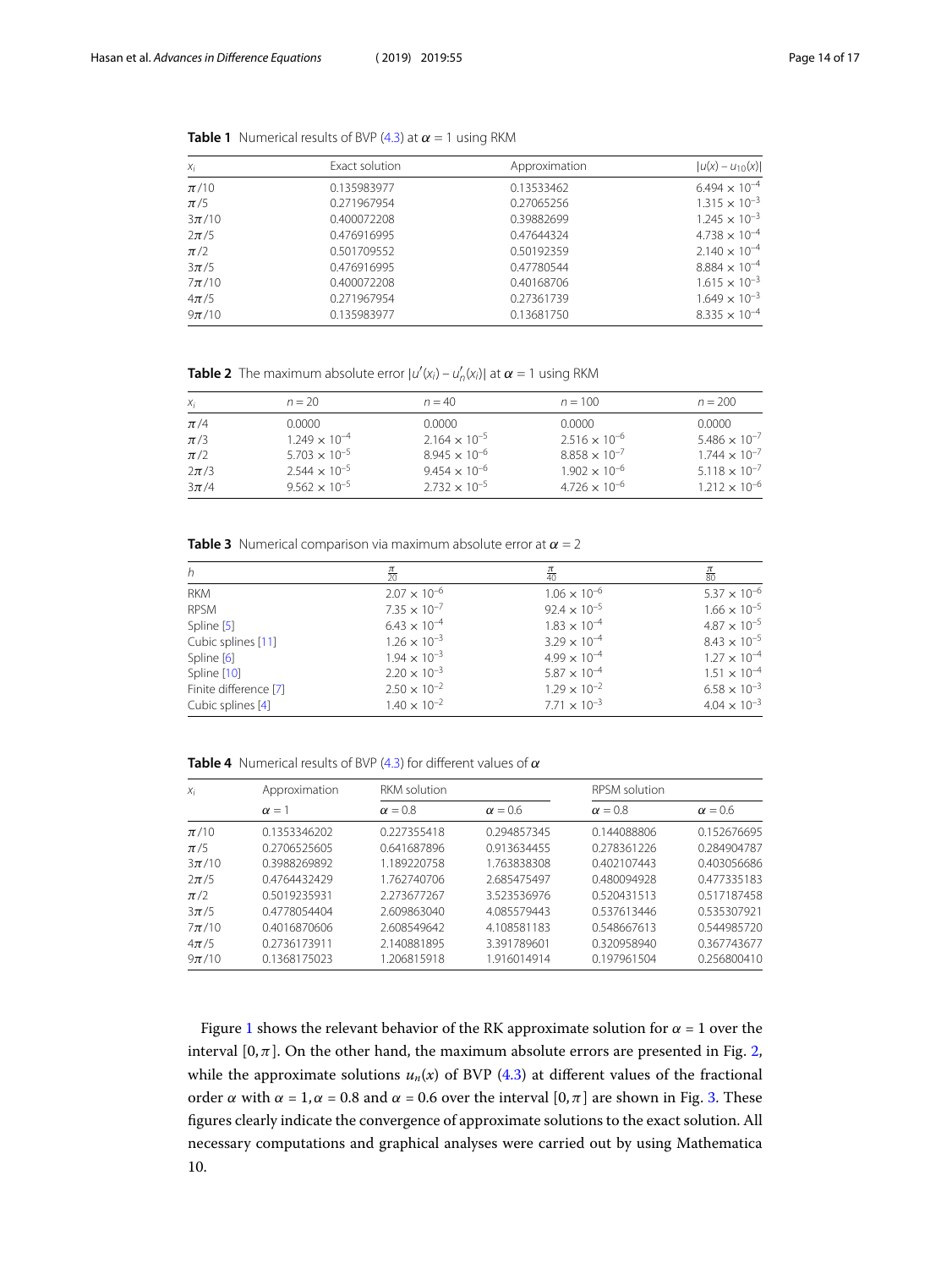<span id="page-14-1"></span>

<span id="page-14-2"></span>

<span id="page-14-3"></span>

## <span id="page-14-0"></span>**5 Conclusion**

The main goal of this analysis is to implement reliable numeric-analytic techniques that depend on the use of reproducing-kernel theory and the generalized Taylor expansion for the solution of BVPs of fractional order associated with obstacle in the Caputo sense. This goal has been achieved by improving the RK and RPS algorithms to handle such class of obstacle problems. A numerical investigation has been presented to demonstrate the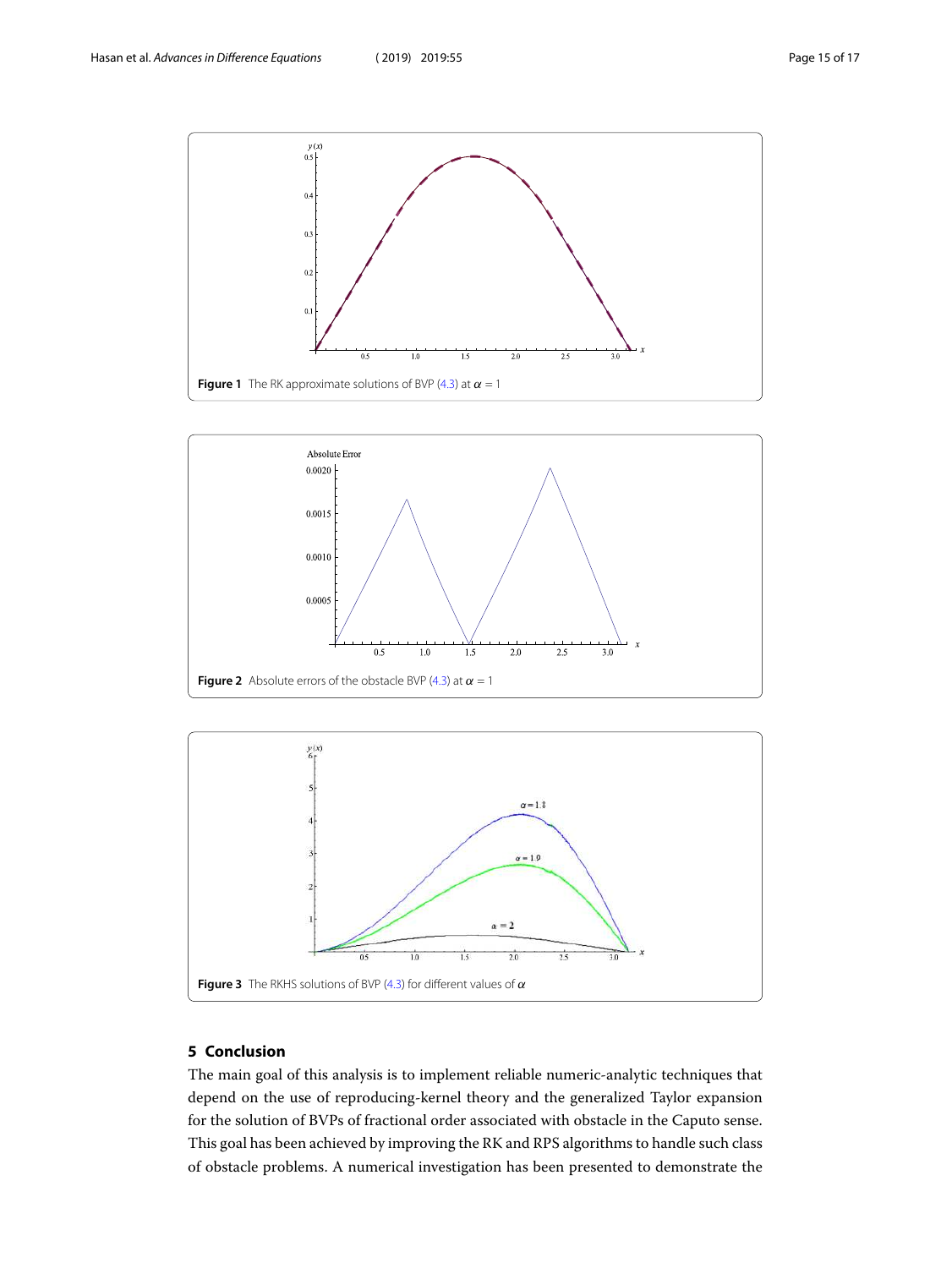approximate solution of a well-known example in the literature. The solution behavior of approximation of some values of the fractional order  $\alpha$  is shown quantitatively and graphically. Anyway, results acquired explicitly show the full reliability and regularity of the proposed methods. The applications of BVPs fractional order with the Riesz derivative, which is a two-sided space-fractional derivative, should be investigated for future work.

#### **Funding**

No funding sources to be declared.

#### <span id="page-15-2"></span><span id="page-15-1"></span><span id="page-15-0"></span>**Availability of data and materials**

The data used to support the findings of this study are available from the corresponding author upon request.

#### **Competing interests**

**Authors' contributions**

The authors declare that they have no competing interests.

# All authors contributed equally, read and approved the manuscript.

#### **Author details**

<span id="page-15-3"></span><sup>1</sup> Department of Applied Science, Ajloun College, Al-Balqa Applied University, Ajloun, Jordan. <sup>2</sup>Department of Mathematics, Faculty of Science, The University of Jordan, Amman, Jordan. <sup>3</sup>Nonlinear Analysis and Applied Mathematics (NAAM) Research Group, Faculty of Science, King Abdulaziz University, Jeddah, Kingdom of Saudi Arabia.

#### <span id="page-15-5"></span><span id="page-15-4"></span>**Publisher's Note**

<span id="page-15-7"></span>Springer Nature remains neutral with regard to jurisdictional claims in published maps and institutional affiliations.

#### <span id="page-15-22"></span>Received: 3 September 2018 Accepted: 29 January 2019

#### <span id="page-15-6"></span>**References**

- 1. Baiocchi, C., Capelo, A.: Variational and Quasi-Variational Inequality. Wiley, New York (1984)
- 2. Noor, M.A., Noor, K.L.: Variational inequalities in physical oceanography. In: Rahman, M. (ed.) Ocean Waves
- <span id="page-15-8"></span>Engineering, pp. 201–226. Comput. Mechanics Publications, Southampton (1994)
- 3. Kikuchi, N., Oden, J.T.: Contact Problems in Elasticity. SIAM, Philadelphia (1988)
- <span id="page-15-9"></span>4. Noor, M.A., Khalifa, A.K.: Cubic splines collocation methods for unilateral problems. Int. J. Eng. Sci. 25, 1527–1530 (1987)
- <span id="page-15-10"></span>5. Siraj-ul-Islam, Tirmizi, I.A.: Non-polynomial spline approach to the solution of a system of second-order boundary-value problems. Appl. Math. Comput. 173, 1208–1218 (2006)
- <span id="page-15-11"></span>6. Al-Said, E.A.: Spline methods for solving system of second-order boundary-value problems. Int. J. Comput. Math. 70, 717–727 (1999)
- <span id="page-15-13"></span><span id="page-15-12"></span>7. Noor, M.A., Tirmizi, S.I.A.: Finite difference techniques for solving obstacle problems. Appl. Math. Lett. 1, 267–271 (1988)
- <span id="page-15-14"></span>8. Al-Said, E.A.: The use of cubic splines in the numerical solution of system of second-order boundary-value problems. Comput. Math. Appl. 42, 861–869 (2001)
- 9. Al-Said, E.A., Noor, M.A.: Modified Numerov method for solving system of second-order boundary-value problems. Korean J. Comput. Appl. Math. 8, 129–136 (2001)
- <span id="page-15-16"></span><span id="page-15-15"></span>10. Al-Said, E.A.: Spline solutions for system of second-order boundary value problems. Int. J. Comput. Math. 62, 143–154 (1996)
- 11. Villagio, F.: The Ritz method in solving unilateral problems in elasticity. Meccanica 16, 123–127 (1981)
- <span id="page-15-17"></span>12. Hu, Y., Luo, Y., Lu, Z.: Analytical solution of the linear fractional differential equation by Adomian decomposition method. J. Comput. Appl. Math. 215, 220–229 (2008)
- <span id="page-15-18"></span>13. Inc, M.: The approximate and exact solutions of the space- and time-fractional Burgers equations with initial conditions by variational iteration method. J. Math. Anal. Appl. 345, 476–484 (2008)
- <span id="page-15-19"></span>14. Momani, S., Odibat, Z., Erturk, V.S.: Generalized differential transform method for solving a space- and time-fractional diffusion-wave equation. Phys. Lett. A 370, 379–387 (2007)
- <span id="page-15-20"></span>15. Gao, G.H., Sun, Z.Z., Zhang, Y.N.: A finite difference scheme for fractional sub-diffusion equations on an unbounded domain using artificial boundary conditions. J. Comput. Phys. 231, 2865–2879 (2012)
- <span id="page-15-21"></span>16. Rani, A., Saeed, M., Ul-Hassan, Q., Ashraf, M., Khan, M., Ayub, K.: Solving system of differential equations of fractional order by homotopy analysis method. J. Sci. Arts 3(40), 457–468 (2017)
- 17. Khan, N., Jamil, M., Ara, A., Khan, N.U.: On efficient method for system of fractional differential equations. Adv. Differ. Equ. 2011, 303472 (2011)
- 18. Hashemi, S., Inc, M., Karatas, E., Akgül, A.: A numerical investigation on Burgers equation by MOL-GPS method. J. Adv. Phys. 6, 413–417 (2017)
- 19. Modanl, M., Akgül, A.: Numerical solution of fractional telegraph differential equations by theta-method. Eur. Phys. J. Spec. Top. 226, 3693–3703 (2017)
- 20. Wu, G.C., Baleanu, D., Xie, H.P.: Riesz Riemann–Liouville difference on discrete domains. Chaos 26, 084308 (2016)
- 21. Wu, G.C., Baleanu, D., Deng, Z.G., Zeng, S.D.: Lattice fractional diffusion equation in terms of a Riesz–Caputo difference. Physica A 438, 335–339 (2015)